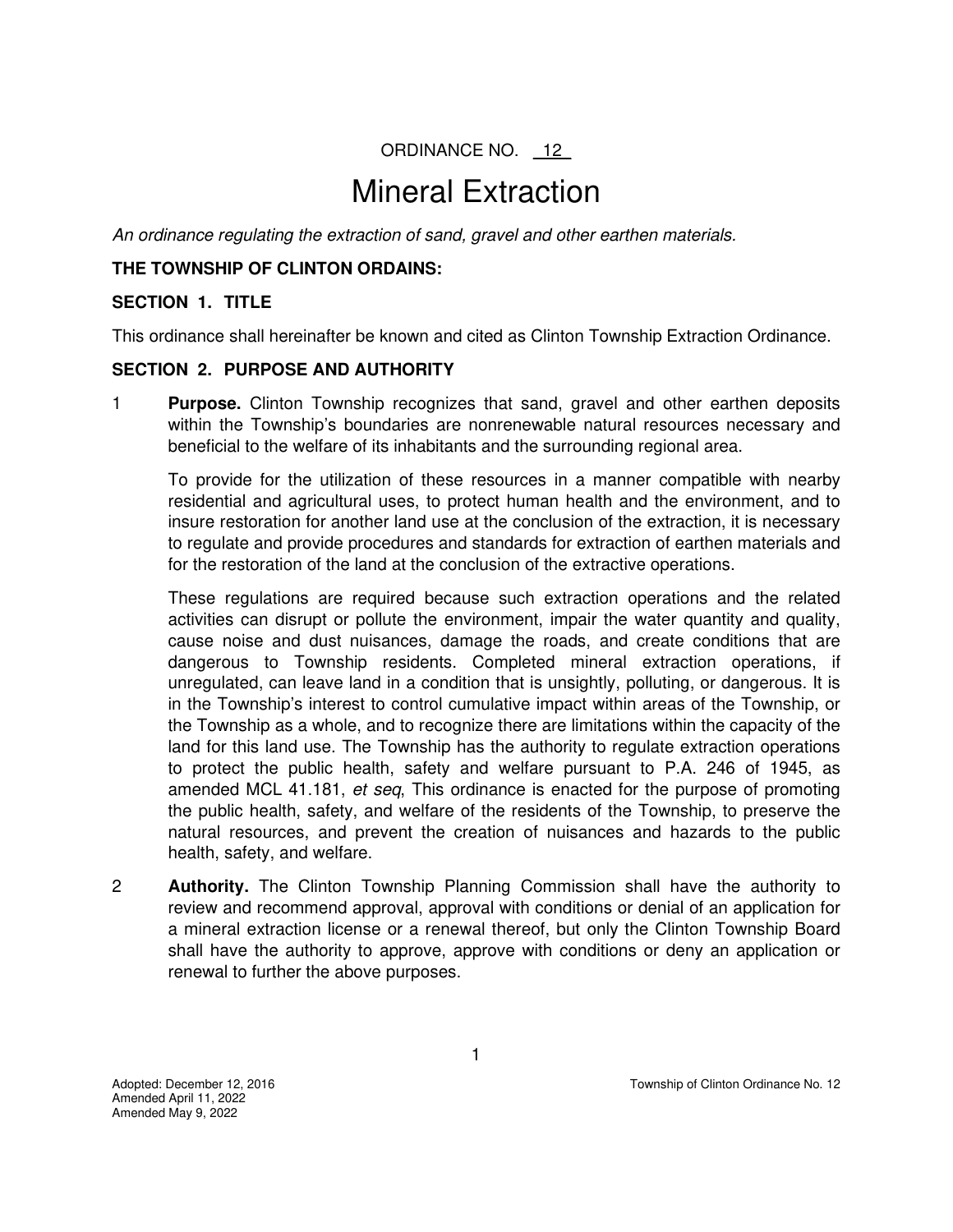#### **SECTION 3. EXEMPTIONS**

- 1 **Applicability of Ordinance.** Subject to compliance with all other applicable statutes, ordinances, rules, and regulations, this ordinance does not apply to the following:
	- A. Operations that involve the removal of 100 cubic yards or less of material per calendar year.
	- B. The usual and customary excavation associated with the construction of structures or septic tanks/fields under a permit from the Township and/or County.
	- C. The ordinary and necessary grading of land for the tilling and cultivation of soils for the growing of crops and trees.
	- D. The usual and customary excavation of land in the public right-of-way, when associated with a public utility or public facility improvement.
	- E. Ponds constructed in accordance with applicable provisions of the zoning ordinance.
	- F. The mining of non-ferrous metallic materials which is governed by the Natural Resources and Environmental Protection Act, Article III, Chapter 4, Part 632.

#### **SECTION 4. DEFINITIONS**

When used in this ordinance, the following terms shall have the meaning associated with them:

- 1 **Licensee**. The term "Licensee" means a person or entity holding or seeking to obtain or renew a mineral extraction license under this ordinance and whether that person is an "owner", or "Licensee" and shall include the tenants, lessees, agents, servants or assigns thereof.
- 2 **Aquifer**. A geological formation, group of formations or part of a formation, capable of yielding significant quantities of groundwater to wells or springs.
- 3 **Board or Township Board**. The Clinton Township Board.
- 4 **De-watering**. The act of using a well or pump to remove water from a surface or subsurface area as a part of construction project, mining operation or any other operation involving surface or subsurface pumping removal of water.
- 5 **Dry Extraction**. The removal or mining of earthen materials from an area which is situated above the water table and for which dewatering is not required.
- 6 **Extraction**. The extraction, mining, quarrying, excavation, or other removal or processing of sand, gravel, soil, minerals or any earthen material from any site.
- 7 **Earthen Deposits**. Any naturally occurring material at the Earth's surface and subsurface which includes topsoil, peat, clay, sand and gravel, bedrock or other materials produced thereof.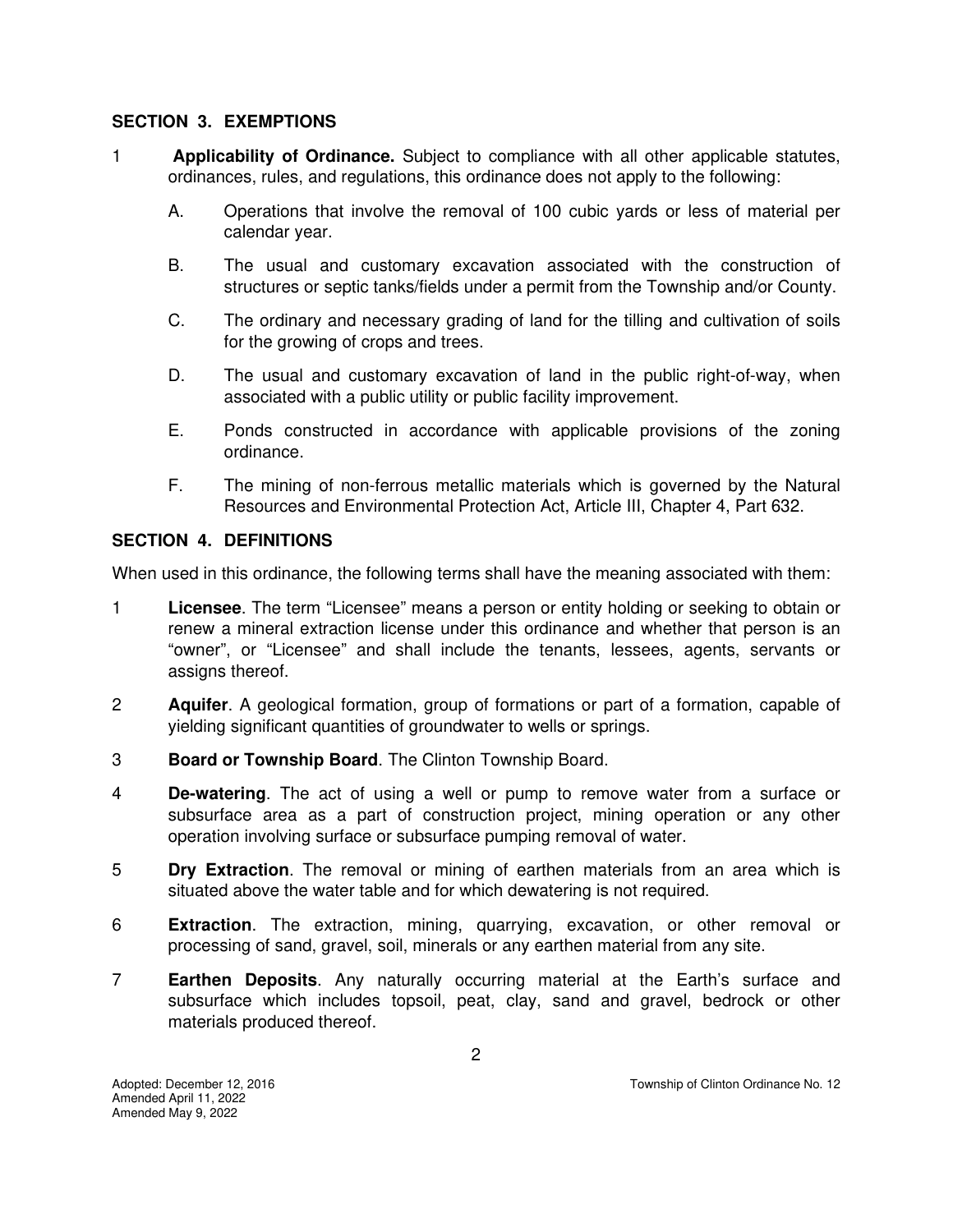- 8 **Fines**. Materials mined from the site passing the no. 200 mesh sieve opening as defined by the National Standard Sieve Size (ASTM-E11) that are a product of any Extraction operations at the site.
- 9 **Ground Water**. Water below the land surface in a zone of saturation.
- 10 **Water Table**. The surface between the zone of saturation and the zone of aeration; that surface of a body of unconfined groundwater at which the pressure is equal to that of the atmosphere.
- 11 **Ground Water Monitoring**. The collection of hydrogeologic data and representative water samples in order to measure the characteristics of the saturated zone.
- 12 **Ground Water Recharge**. The processes involved in the addition of water to the zone of saturation.
- 13 **Ground Water Recharge Area**. Any area on the ground where ground water recharge occurs.
- 14 **Hydrogeologic Report**. A document presenting and interpreting field information or published hydrogeologic conditions and predicting the potential impact on nearby or otherwise affected water and/or water features, including ground water.
- 15 **Interflow**. The lateral movement of water in the unsaturated zone during and immediately after a precipitation event. The water moving as interflow discharges directly to a lake, stream or spring.
- 16 **Licensee**. The term "Licensee" means a person or entity holding or seeking to obtain or renew a mineral extraction license under this ordinance and whether that person is an "owner", or "Licensee" and shall include the tenants, lessees, agents, servants or assigns thereof.
- 17 **Mineral Extraction License / License**. A license granted by Clinton Township authorizing a Licensee to extract earthen materials from land located in the Township pursuant to the terms of this ordinance and to the conditions set forth at the time of the granting of the license.
- 18 **Operations**. A process or action that is part of the mineral extraction process and includes the extraction, storing, processing or transportation of mined materials, as well as related activity necessary to facilitate mining, such as maintenance and restoration.
- 19 **Overburden**. Earthen materials situated below the layer of topsoil and above the materials to be extracted from the site.
- 20 **Part 91**. Soil erosion and sedimentation control requirements of the Environmental Protection Act, MCL 324.9101 et seq., and/or Natural Resources and Environmental Protection Act of 1994 PA 451 as amended, Part 91 Soil Erosion and Sedimentation Control.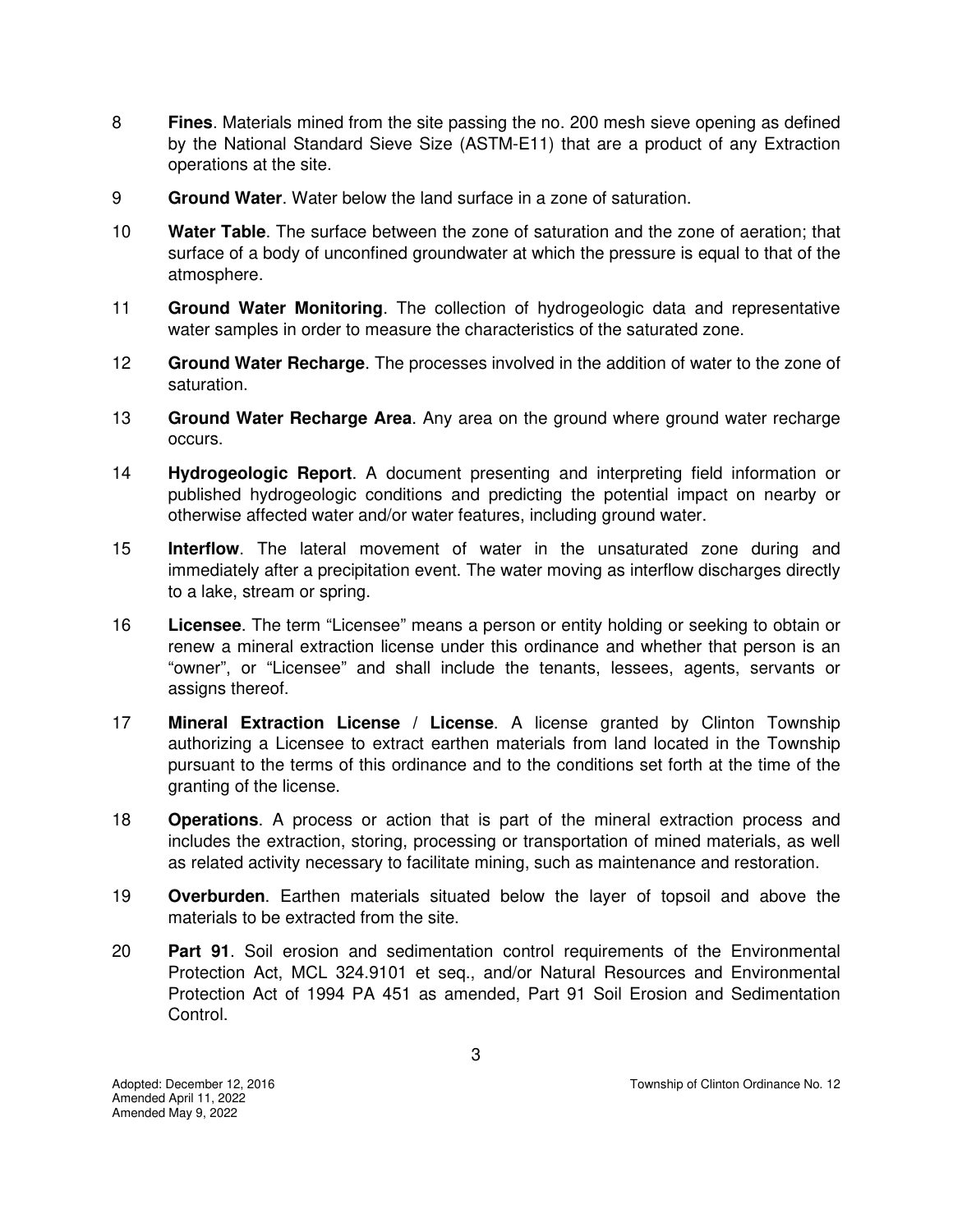- 21 **Planning Commission**. The Clinton Township Planning Commission.
- 22 **Processing**. The washing, sorting, crushing, aggregating, grinding, blending, mixing, conveying or cutting of extracted material from the extraction site.
- 23 **Reclamation**. Plans and activities which are intended to eliminate unsafe and hazardous conditions and to render a site compatible with future land use.
- 24 **Sediment Basin**. A naturally occurring or constructed depression used for the sole purpose of capturing sediment during and after an earth change activity. This can be one or more basins to trap sediment and water quality contaminants in the runoff.
- 25 **Setback**. Distances from house sites, property boundaries, road right-of-ways, wetlands and streams, which are not to be excavated, in order to protect private and public properties as well as natural features of the Township.
- 26 **Site**. The entire real property or properties for which the extraction permit is issued, whether or not extraction is to occur on the entire real property or properties.
- 27 **Surface Runoff**. Water that does not infiltrate and then flows across the ground surface.
- 28 **Wetland**. Land characterized by the presence of water at a frequency and duration sufficient to support, and that under normal circumstances does support, wetland vegetation or aquatic life, and is commonly referred to as a bog, swamp, or marsh, and which is any of the following:
	- A. Contiguous to the Great Lakes or Lake St. Clair, and inland lake or pond, or a river or stream.
	- B. Not contiguous to the Great Lakes, an inland lake or pond, or a river or stream; and greater than 5 acres in size;
	- C. Not contiguous to the Great lakes, an inland lake or pond, or a river or stream, but within 500 feet of such water features, and 5 acres or less in size if the department (MDEQ) determines that protection of the area is essential to the preservation of the natural resources of the state from pollution, impairment, or destruction and the department has so notified the owner.
- 29 **Non-Ferrous Metallic Materials.** In metallurgy a non-ferrous metal is any metal, including alloys, that does not contain iron in appreciable amounts.

# **SECTION 5. LICENSE REQUIRED; NATURE AND LIMITATIONS OF LICENSE**

- 1 **License Required**. It shall be unlawful for an owner, leaseholder, Licensee or any other persons or entities that own, manage, or otherwise occupy the site to conduct any extraction operation without first having obtained a license as required by this ordinance.
- 2 **Liability for Compliance**. Any party having any interest in the land comprising the site, including the owner, leaseholder, and Licensee, or any other persons or entities who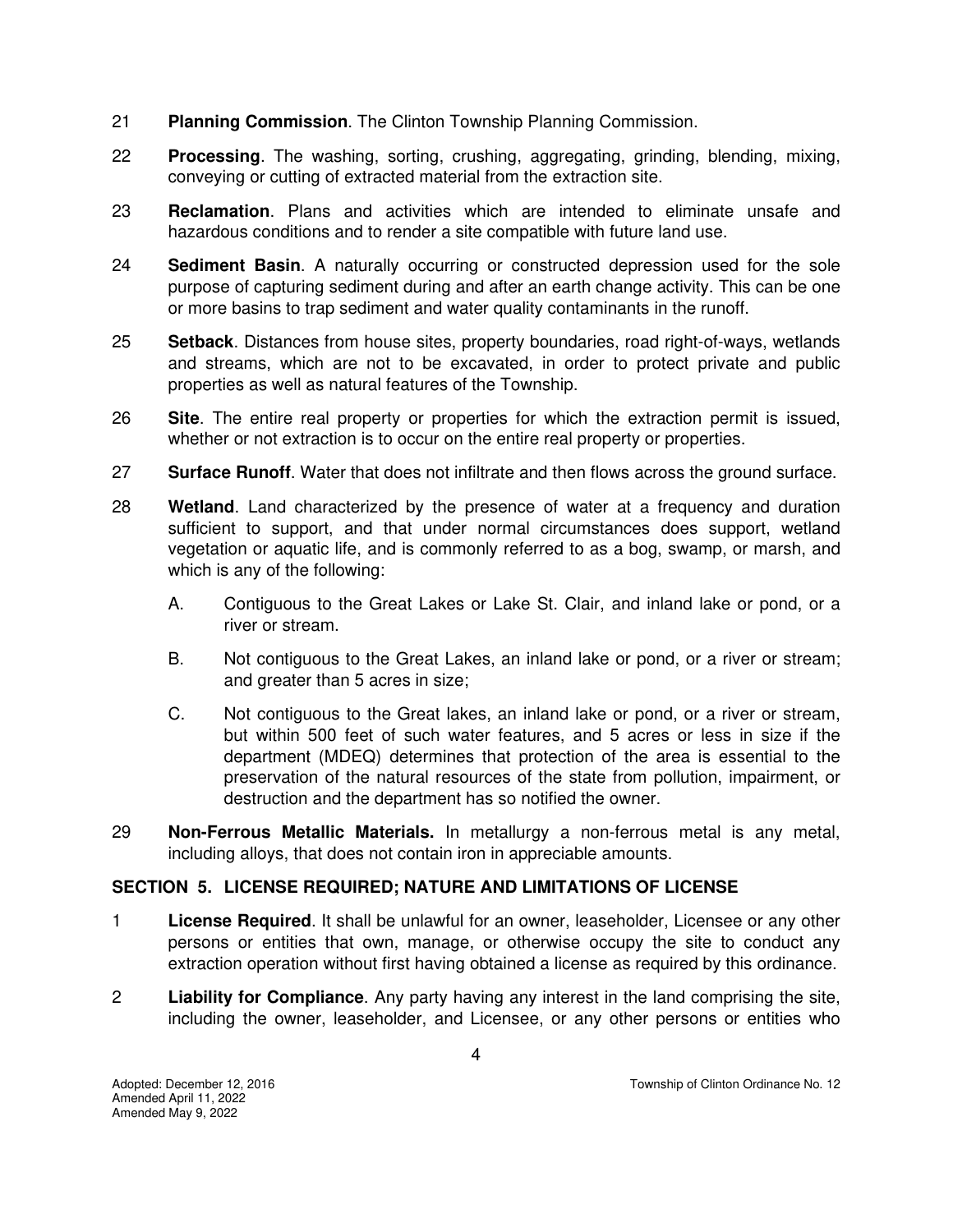own, manage or otherwise occupy the site, shall be jointly and severally responsible for complying with the requirements of this ordinance and for any violation of this ordinance. Each party having any of the interest or interests mentioned above shall have the responsibility of taking all necessary precautions and actions to prevent any violation of this ordinance.

- 3 **Adherence to Terms of License**. No person or entity to whom a mineral extraction license has been issued pursuant to this ordinance shall engage in any activity on the site contrary to the terms of the license or contrary to the terms of this ordinance.
- 4 **Permits on File**. All required Federal, State, and County permits shall be approved and on file with Clinton Township prior to the commencement of any extraction activity on the site.
- 5 **Registration with State**. The Licensee shall obtain all required licenses, and shall be registered to conduct business in the State of Michigan and provide proof thereof to the Township.
- 6 **No Other Uses Permitted**. A mineral extraction license does not permit other uses, including but not limited to on-site manufacturing operations of any nature, processing of material obtained from off-site, as well as asphalt, cement or other manufacturing operations of any nature.
- 7 **Transferability of License**. Any license for extraction operations issues pursuant to the ordinance shall be transferable by the Licensee with prior Township approval. Approval shall not be unreasonably withheld. Transfers include mergers, reorganization, or acquisition, and similar business actions.
- 8 **Below Ground Extraction**. Extraction of earth materials below the ground water elevation may be conducted if specifically approved by the Township Board and specified in the extraction license issued pursuant to this ordinance and subject to such other terms and conditions deemed appropriate by the Township Board.
- 9 **Dewatering Prohibited**. Mining methods shall not require permanent or on-going dewatering of the site.
- 10 **Term of License**. The term of the extraction license shall be one (1) year from the date of its issuance, and is renewable in accordance with provisions in this ordinance.
- 11 **Qualifications of Experts**. This ordinance references certain documents to be prepared by professionally qualified individuals such as geologists, engineers, architects, environmental scientists and surveyors. In all cases where such a professional is identified, that person shall hold all the necessary licenses, registrations, certificates, errors and omissions insurance and/or other such recordation necessary to practice in the State of Michigan.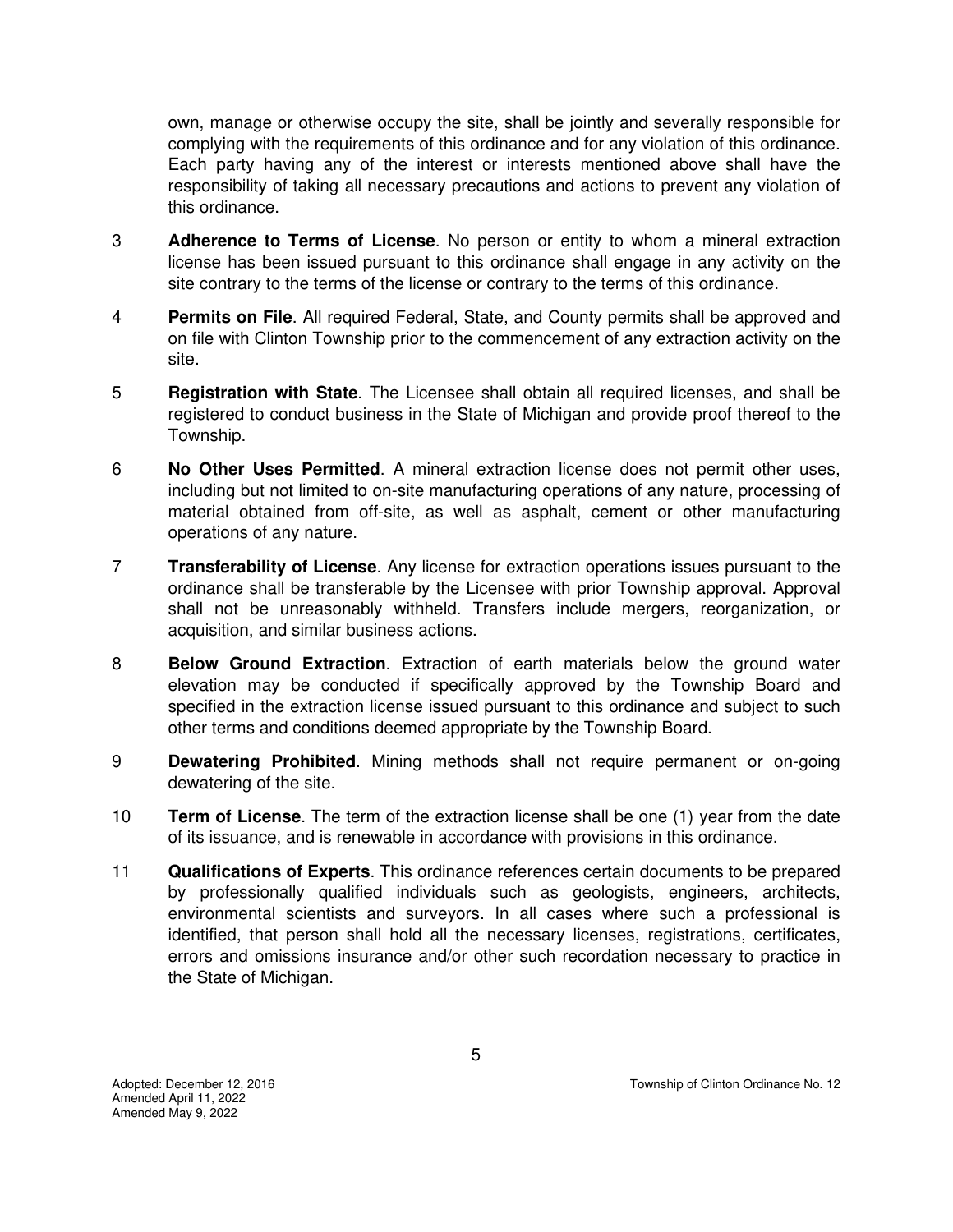## **SECTION 6. LICENSEE REQUIREMENTS**

- 1 **Preliminary Presentation**. If a Licensee so desires, before making a formal application, the Licensee may appear before the Township Board at a regularly scheduled meeting to make a preliminary presentation on the conceptual nature of the proposed extraction activity. The Board will provide the Licensee with a copy of this ordinance, outlining the application process and License requirements.
- 2 **Pre-Application Conference**. Prior to submission of an application, the Licensee must request and attend a pre-application conference with Township officials to discuss licensing requirements and the application process and to pay a pre-application fee, as determined by resolution of the Township Board.
- 3 **Filing of Application**. An original signed application for an extraction license shall be filed with the Township clerk together with two duplicate copies and a copy of the application in digital format.

# **SECTION 7. APPLICATION REQUIREMENTS**

- 1 **Identification of Parties in Interest**. A separate list of names, addresses, telephone number, fax number, and e-mail address of any and all persons, firms or corporations having the following interests shall be provided to the Township:
	- A. All Licensees seeking a mineral extraction license and their interest in the property.
	- B. Anyone having a legal or equitable interest in the property where the extractive operation is proposed.
	- C. Anyone having an interest in the operation of the proposed extractive operation on the site and evidence of such interest.
	- D. If any of the parties identified in any or all of the lists are entities such as corporations, limited liability companies or partnerships, copies of documents evidencing the formation of the entity and proof that the entity is in good standing with the State of Michigan shall be submitted.
- 2 **Consent of Title Holder**. If the Licensee is anyone other than the fee title holder of the property, a written consent for the proposed mineral extraction executed by the legal titleholder is also required.
- 3 **Form of Application and Signature of Licensee**. The Licensee's signature and date shall appear on the first page of the application original and on all duplicates submitted to the Township for review. In addition, each page of the complete application submittal shall include the original application date in the lower right-hand corner. If the application is subsequently amended, each replacement page shall bear, in the lower right-hand corner, the original application date and the date of submittal of the page revision. All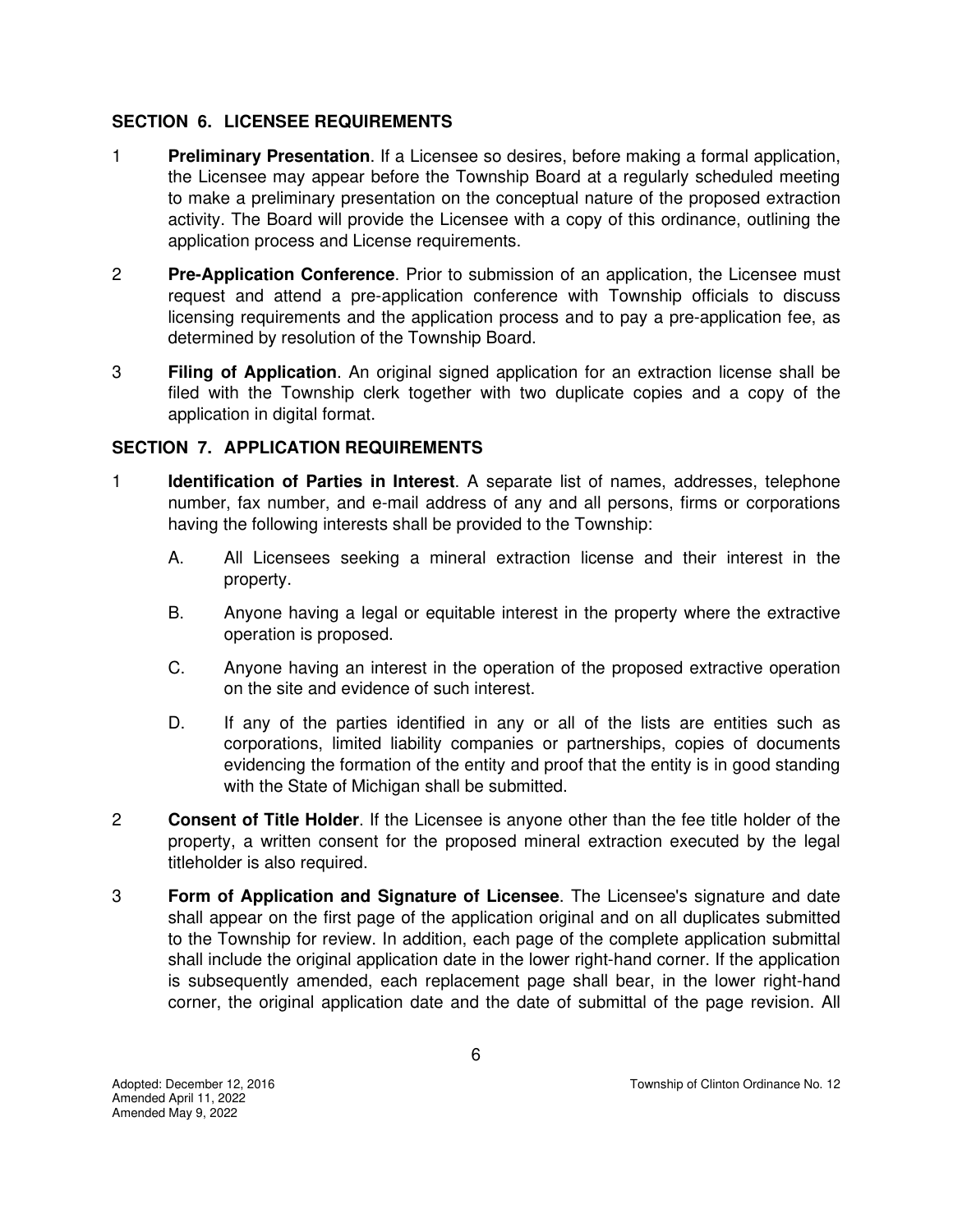applications shall be made in a loose leaf, 3-ring binder in order to facilitate the replacement of pages.

4 **Escrow for Costs**. Subject to the provisions of Section 18 of this ordinance, at such time as the application is submitted to the Township, the Licensee shall be liable for all reasonable costs incurred by the Township in reviewing the application for the mineral extraction license. The Licensee shall deposit with the Township an amount to be determined by resolution of the Township Board to cover such costs as are identified in Section 18.

# 5 **Information and Data Required for an Extraction License.**

- A. *Survey*. A full legal description and drawing of the site on the State Plane Coordinate System, NAD83 Michigan South Zone, prepared by a licensed surveyor registered in the State of Michigan, showing:
	- 1. The number of acres on each portion of the site to be mined, and the location of all parcel boundaries on and within the extraction site.
	- 2. Existing site improvements including buildings and structures, drives, wells, and drain fields.
	- 3. All servient and beneficial easements, and all easements appurtenant to the property, if any. Indicate the identity by Liber and Page, if any, the origin (e.g., Deed from A to B), if applicable, and nature (e.g., ten foot sewer easement).
	- 4. The location, dimensions, and nature of all encroachments upon the property.
	- 5. Existing topography at contour intervals of five (5) feet, obtained from an actual on-site land survey, unless at the pre-application conference the Township engineer deems that a survey interval of less than five (5) feet is necessary for review.
	- 6. The location and dimensions of drives to and from the property, including abutting streets.
- B. *Site Inventory Map and Assessment* prepared by a licensed surveyor or professional engineer registered in the State of Michigan, clearly showing the locations and types of existing natural features both on the proposed property and areas within a region 100 feet beyond the site property lines. The drawing should delineate:
	- 1. Applicable setbacks for the site and from the extraction area.
	- 2. Tree fence rows, woodlands and wetlands and an indication on whether such natural features extend beyond the 100 foot margin above.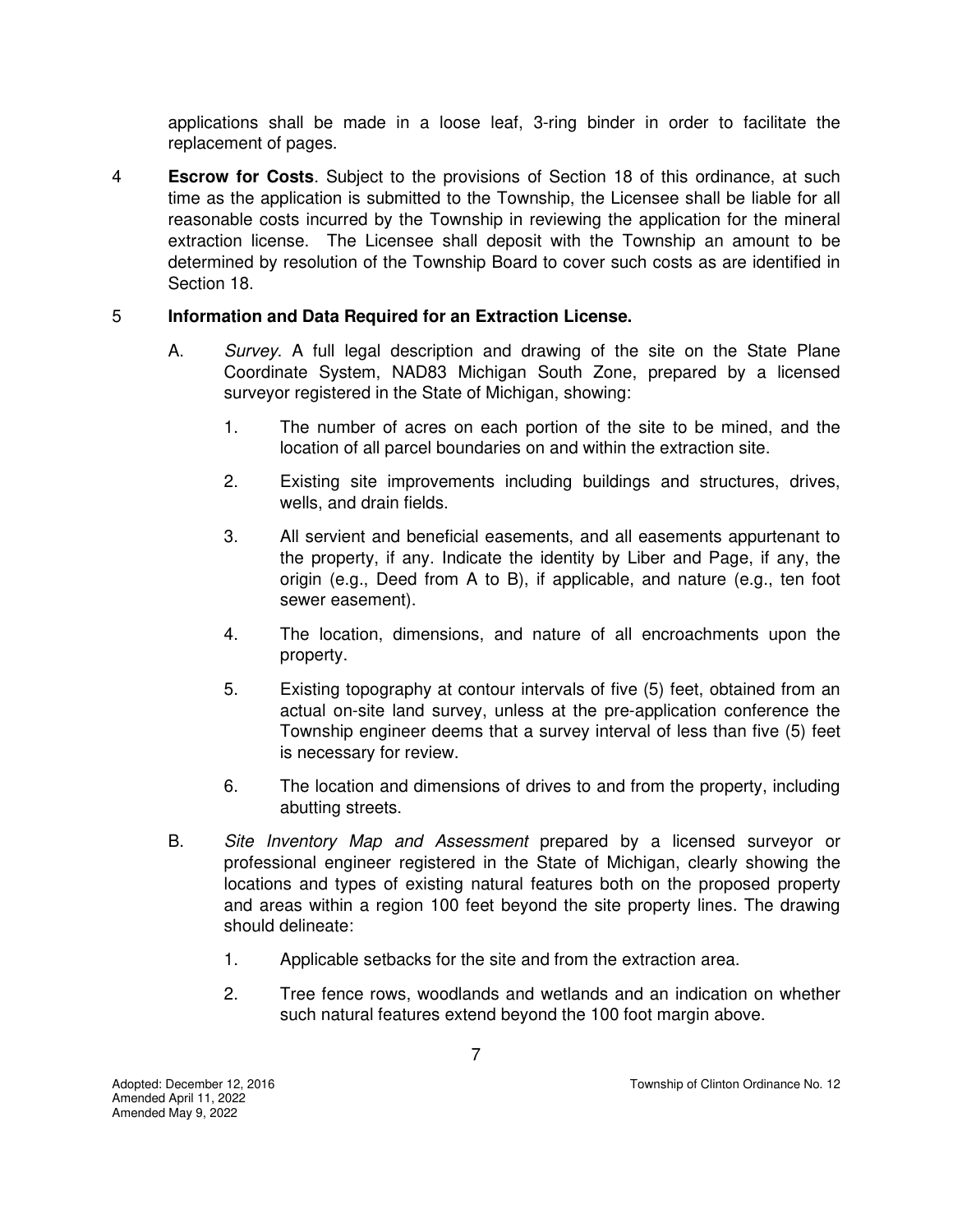- 3. Watercourse stream banks, pond ordinary high water marks, flood ways, and flood plains, where determinable from public and private records and/or when accessible to Licensee as through aerial photographic interpretation.
- 4. Areas of hydric soils, highly permeable soils, ground water recharge areas and topographic slopes.
- 5. Landmark trees in the area(s) affected by mining should be located by numbered dots, with an accompanying database table of corresponding species and size listings. All trees 18 inches in diameter or larger, as measured four and a half (4.5) feet above the average surrounding grade, will be considered landmark trees.
- 6. An initial flora catalog, i.e. plants species, in the area(s) affected by mining.
- 7. The location of all archaeological, historical, or features of cultural significance as determined by any local, state or federal agencies.
- 8. The site inventory should contain a written description of the quality, character, and health of the natural features, including but not limited to wetlands, uplands, surface waters, woodlands, historical features, and threatened and endangered species.
- C. *Environmental Impact Statement*, based upon the site inventory map and assessment, shall be prepared by a qualified professional, or professional engineer, addressing impacts the operation will have on natural features, and flora and fauna, both on the site and adjacent lands, as well as any mitigation measures proposed by the Licensee to eliminate or minimize these impacts. The statement should also address the following:
	- 1. Noise and dust.
	- 2. Drainage, erosion and sedimentation.
	- 3. Views of the mining site from adjacent roads and properties.
	- 4. Wetlands, flood ways, flood plains, and special habitats for fish and wildlife.
	- 5. Potential impacts on surface waters, on ground water, and on aquifers.
	- 6. Areas and features of historic, archeological and natural significance.
	- 7. Traffic study, including truck traffic and access to and from the site.
	- 8. Compatibility with adjacent land uses.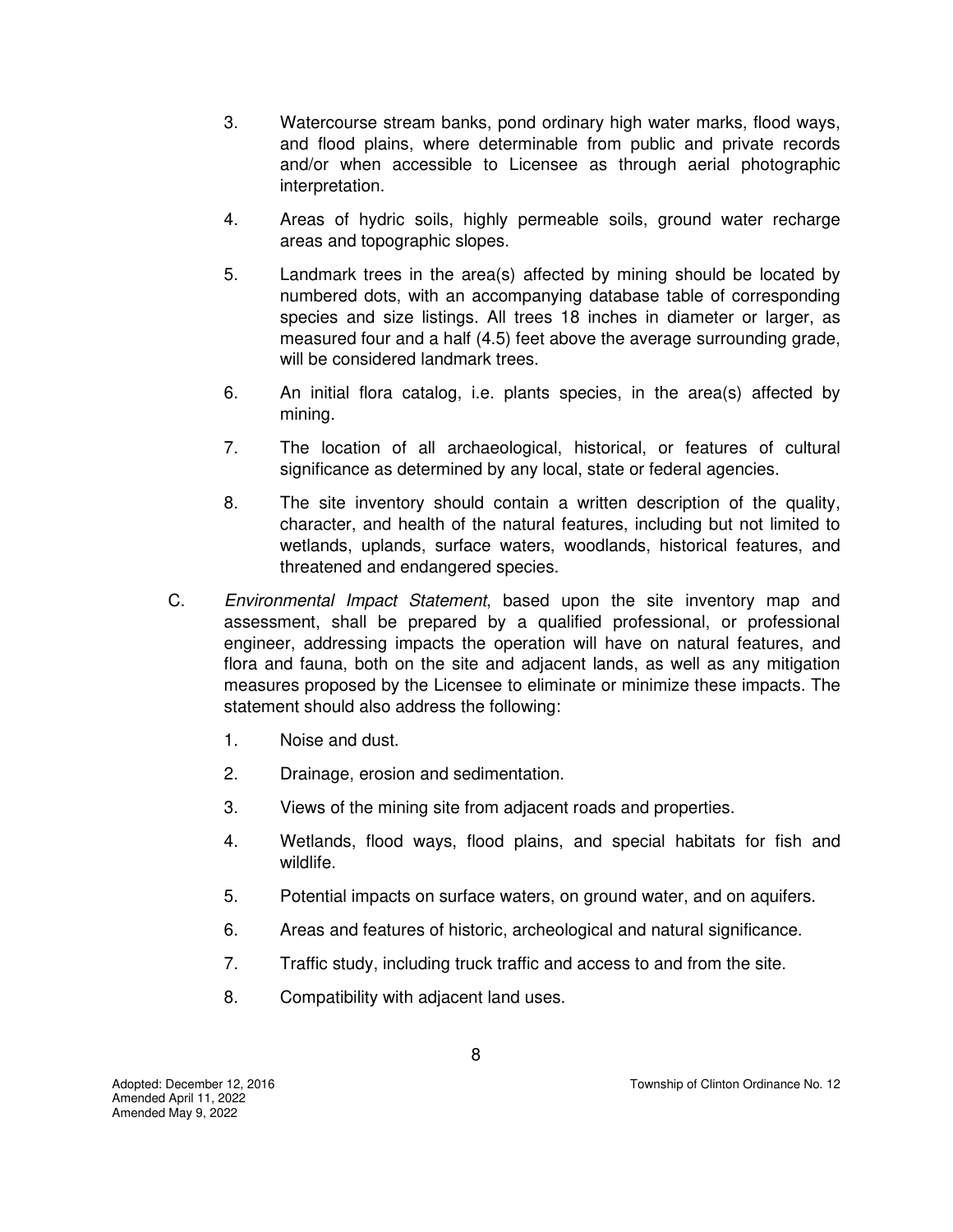- 9. Any additional items that the Township's engineering or environmental consultant reasonably deem significant.
- D. *Hydrogeological Analysis, prepared by a professional engineer, registered in the State of Michigan*, or professional geologist with experience in hydrogeological studies. The analysis shall where practicable, identify and describe existing characteristics of the watershed within one-half  $(\frac{1}{2})$  mile of the boundaries of the tax parcel on which the permitted site exists. Characteristics include, but are not limited to:
	- 1. Surface drainage patterns, groundwater conditions, including flow directions and depth of water tables.
	- 2. Existing lakes and ponds, wetlands, rivers and streams including flood plains, flood ways and areas of seasonal water accumulation.
	- 3. Aquifer information, including any discharge and/or recharge areas, and a description of the methodology or means by which identification and location were determined.
	- 4. Establish the direction of groundwater movement by means of up gradient and down gradient monitoring wells, piezometers and as illustrated by cross sections.
	- 5. Present the stratigraphy of the mining area using cross sections, with sediment data derived from soil borings advanced to the depths of disturbance, including grain size analysis and estimates of the hydrologic conducting of major sediment layers.
	- 6. When the subject property contains any of the characteristics listed in Section 7.6(D)(1)-(5), the following is required:
		- a. A delineated boundary describing both size and location.
		- b. Assessment of the impact the proposed operation will have on said features.
		- c. A copy of all test results and other data, however embodied, used for preparation of said report.
		- d. Proposed monitoring devices, including types, locations, number, and specifications for said devices including current calibration requirements, to monitor impact of the proposed operation on said features, and quality thereof.
		- e. When an extraction lake or pond is proposed, the Licensee shall establish the background or base line water quality of any aquifer being affected. Once the lake or pond is created, the water quality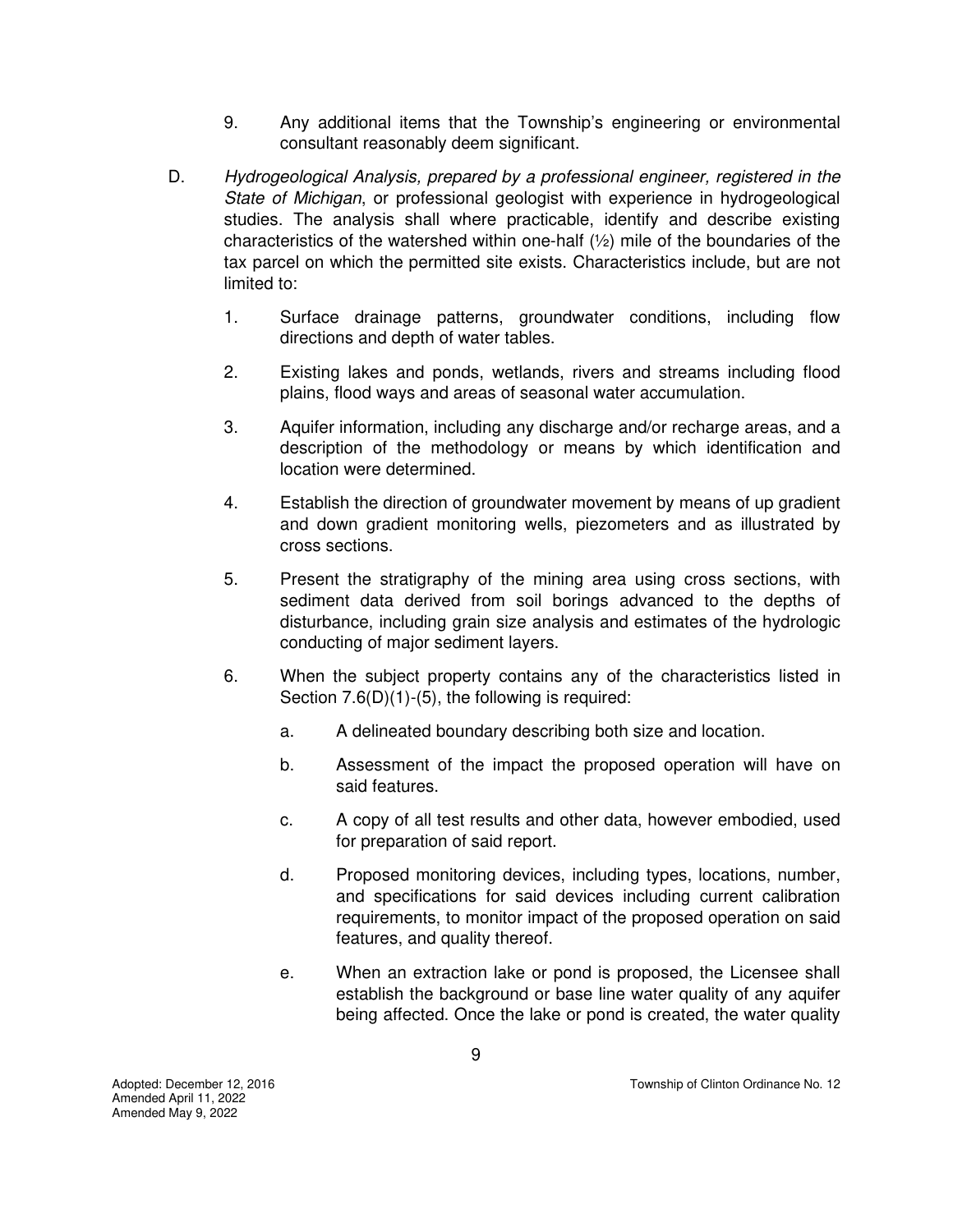of the water body must also be determined and compared to the background water quality of the affected aquifers.

- 7. When mining below the water table is proposed, the Licensee shall install one or more piezometers near the mining area in order to establish any vertical flow or piezometric pressure of the ground water. Piezometric pressures within the ground water may lead to changes in the levels of the extraction lakes.
- 8. Extraction lakes must not result in significant changes in the water quality and quantity. Hence, when mining results in the creation of one or more extraction lakes or ponds, the Licensee must demonstrate that the mining operation will not significantly affect upgradient groundwater levels or down gradient groundwater flows or the water supply to adjacent wetlands or surface waters. In addition, operations at the site must not significantly affect the capability of extraction lakes to prevent flow through of the ground water.
- E. *Subsurface Information:*
	- 1. *Physical Features Map*, prepared by a professional engineer registered in the State of Michigan or professional geologist. The extent, location and nature of all subsurface materials on the proposed extraction site are to be shown on a topological map including:
		- a. Estimated extent (outline) of deposit limits of extraction materials.
		- b. Location by State Plane Coordinates and identification number of all excavation drill holes and drill logs and all other data or reports however embodied or obtained from excavation drill holes.
		- c. Proposed location of observation wells, piezometers, flow meters, and any other monitoring stations.
	- 2. Report to include information about:
		- a. Depth of excavation drill holes and the claimed deposit of materials to be extracted from the site.
		- b. Identification, location, and description of soil and mineral content, with soil boring logs representative of the site and an analysis of the subsurface materials. The Township engineer and Licensee's engineer shall confer and jointly determine the number of borings required and boring depths at the pre-application conference. In the event of a dispute, the engineers shall agree upon a third engineer from a reputable engineering firm to resolve the dispute.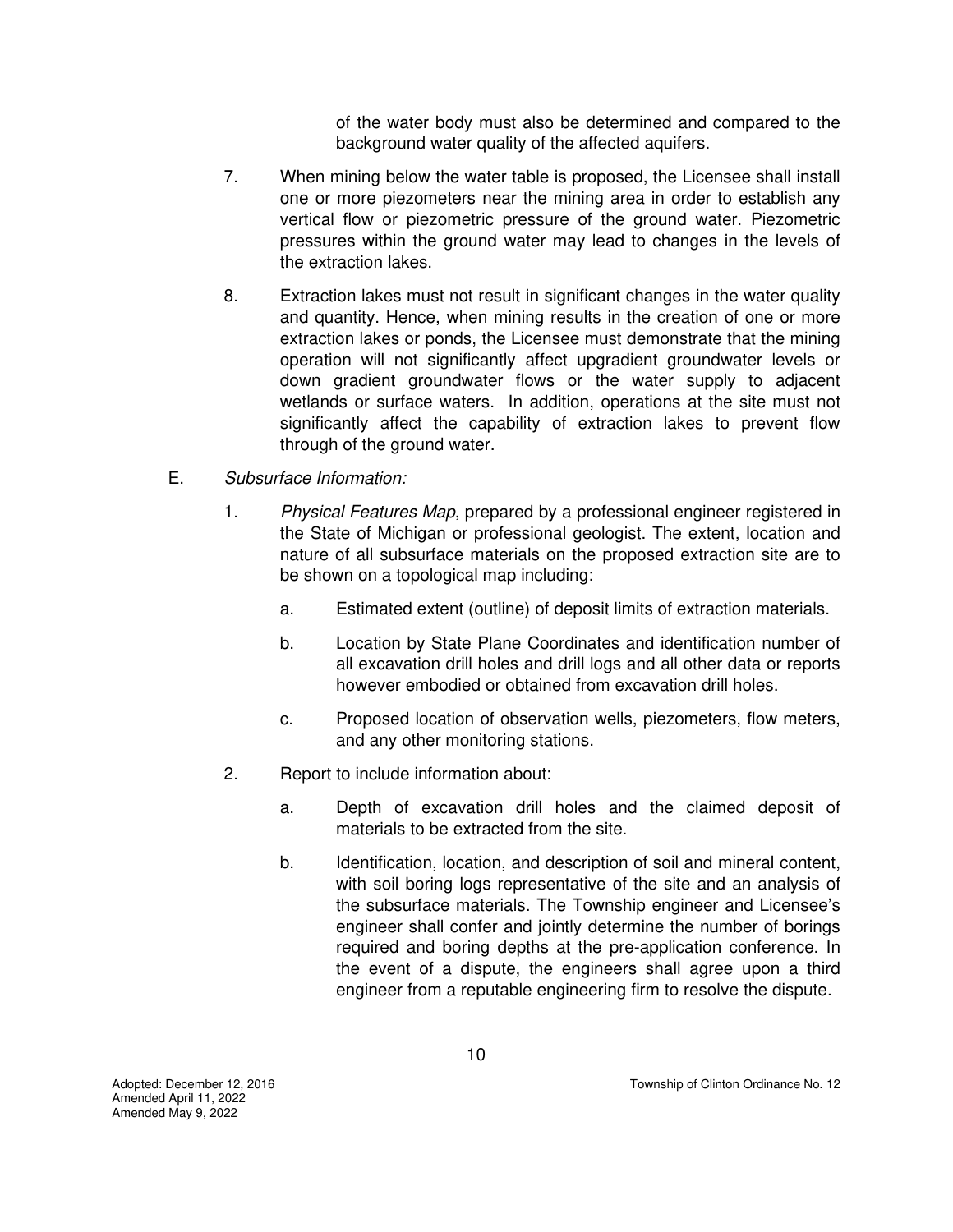- c. Ground water elevation, flow directions, and identification of aquifers.
- d. Estimated quantity of reserves at the site, and projected years of operation.
- e. Depth and estimated quantity of topsoil to be stripped.
- f. Depth and estimated quantity of overburden to be stripped and location of storage sites, if any.
- 3. *Isopach Map* with five (5) foot contour intervals, indicating the deposit extent and depth below existing surface elevations.
- F. *Monitoring Controls.* 
	- 1. *Monitoring Wells*. A minimum of three (3) monitoring wells shall be installed according to the 3-point method, constructed to requirements of the United States EPA, Michigan Department of Environmental Quality or Lenawee County Environmental Health, whichever is stricter, and retained for future monitoring. The Township engineer and Licensee's engineer shall confer and jointly determine the required number and locations of such monitoring wells. These monitoring wells must be capable of detecting any significant ground water change. In the event of a dispute, the engineers shall agree upon a third engineer from a reputable engineering firm to resolve the dispute.
	- 2. *Domestic Wells*. Prior to the issuance of any extraction license, the Licensee shall be required to conduct, at no cost to affected well owners, a pre-extraction survey of each domestic well located within five hundred (500) feet of the site property line.
		- a. The survey will consist of collecting baseline data from well logs, where available, measurement of water level and well depth and standard water quality testing measuring among other factors, including hardness, color, odor, pH, bacteria, nitrates, sulfates, petroleum, and total dissolved solids (tds).
		- b. The survey will be limited to those domestic well owners who provide consent to the survey within 30 days of receiving a certified letter request from the Licensee.
		- c. Said tests shall determine the following baseline data for comparison with similar data to be monitored during extraction operations.
		- d. Copies of existing well logs for all wells located within five hundred (500) feet of the site shall be submitted as part of the application.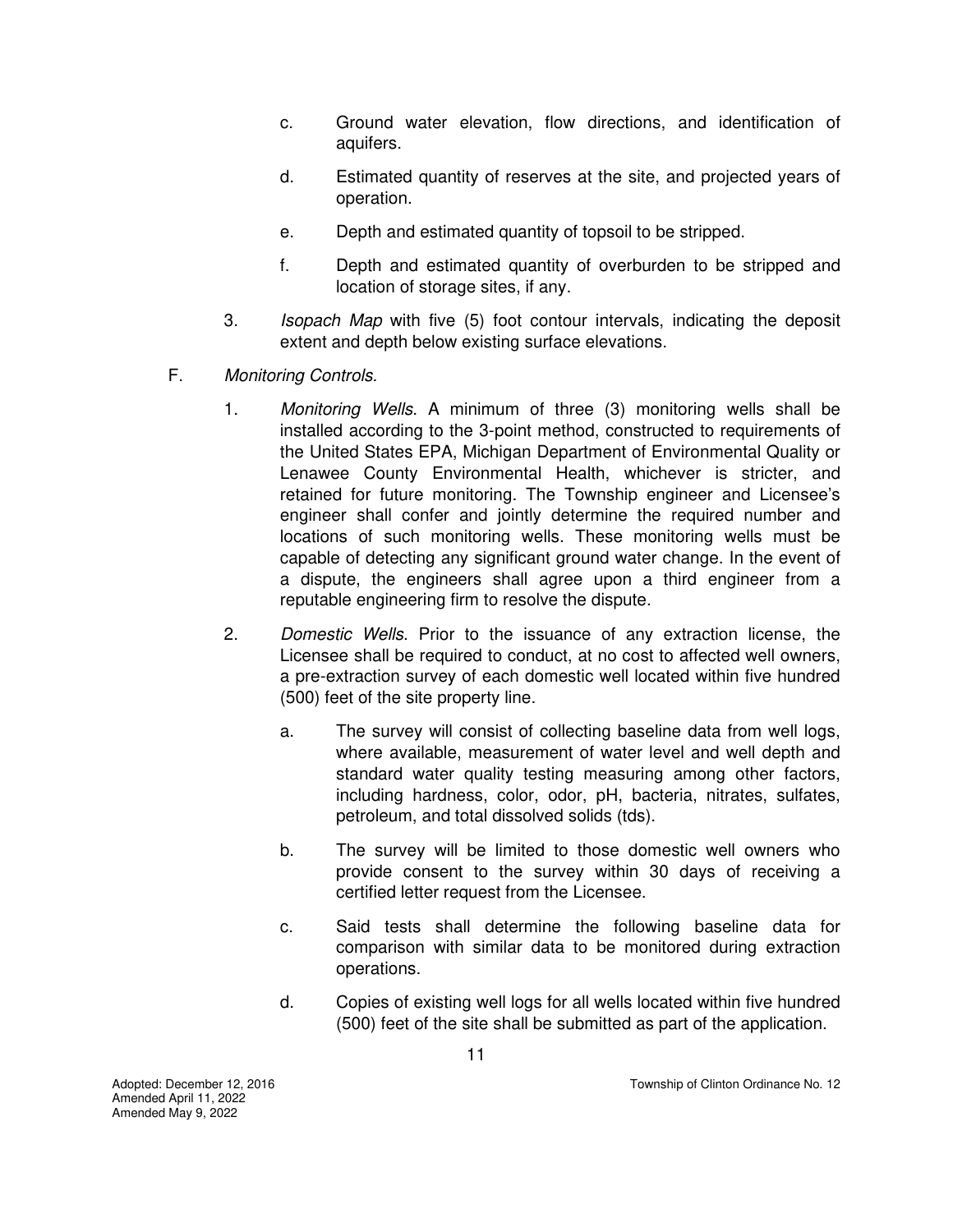- 3. *Groundwater Testing* of all monitoring wells shall take place prior to commencing extraction operations to establish background water quality levels. Testing shall include:
	- a. Static water level elevation, total dissolved solids (tds), water temperature, turbidity, specific conductance, pH, dissolved oxygen, redox potential, alkalinity, as well as the concentration level of the following: iron, manganese, magnesium, calcium, soluble phosphorus, nitrate nitrogen, ammonia, arsenic, lead, zinc, chloride, sodium, sulfate, phenols, and total petroleum hydrocarbons. If the total petroleum hydrocarbon levels exceed the federal detection limit (DL), then VOC, SVOC, and MTBE must also be measured as well.
	- b. For each aquifer within the extraction zone, the Licensee is to provide a measure of hydraulic conductivity, aquifer flow direction, probable drawdown (based on a slug test or other measure), and probable recharge area.
	- c. All laboratory testing shall be conducted by a state-approved lab and in conformance with current applicable U.S. Environmental Protection Agency (EPA) Test Methods, and data shall be compared to Maximum Contaminant Levels (MCL) as set by U.S. EPA.
	- d. Licensee may install more groundwater monitoring wells in lieu of sampling the domestic wells annually. The number and placement of such wells shall be approved by the Township's engineer. All of the above testing requirement will apply, if this alternative is chosen.
- 4. *Annual Testing* shall be performed on all domestic and monitoring wells tested as part of the application process, in accordance with standards jointly established by the Township's expert and the Licensee's expert, taking into consideration the type and level of extractive activities which have taken place on the site during the preceding year.

The results of such testing shall be filed with the Township supervisor within 60 days of date of testing. The parameters listed in 3a, above, must be tested annually, and a comparison made with the baseline water quality data.

5. *Additional Testing* may be required by the Township to better assess any potential risks if concerns regarding water quality or quantity are raised by or uncovered in the annual testing.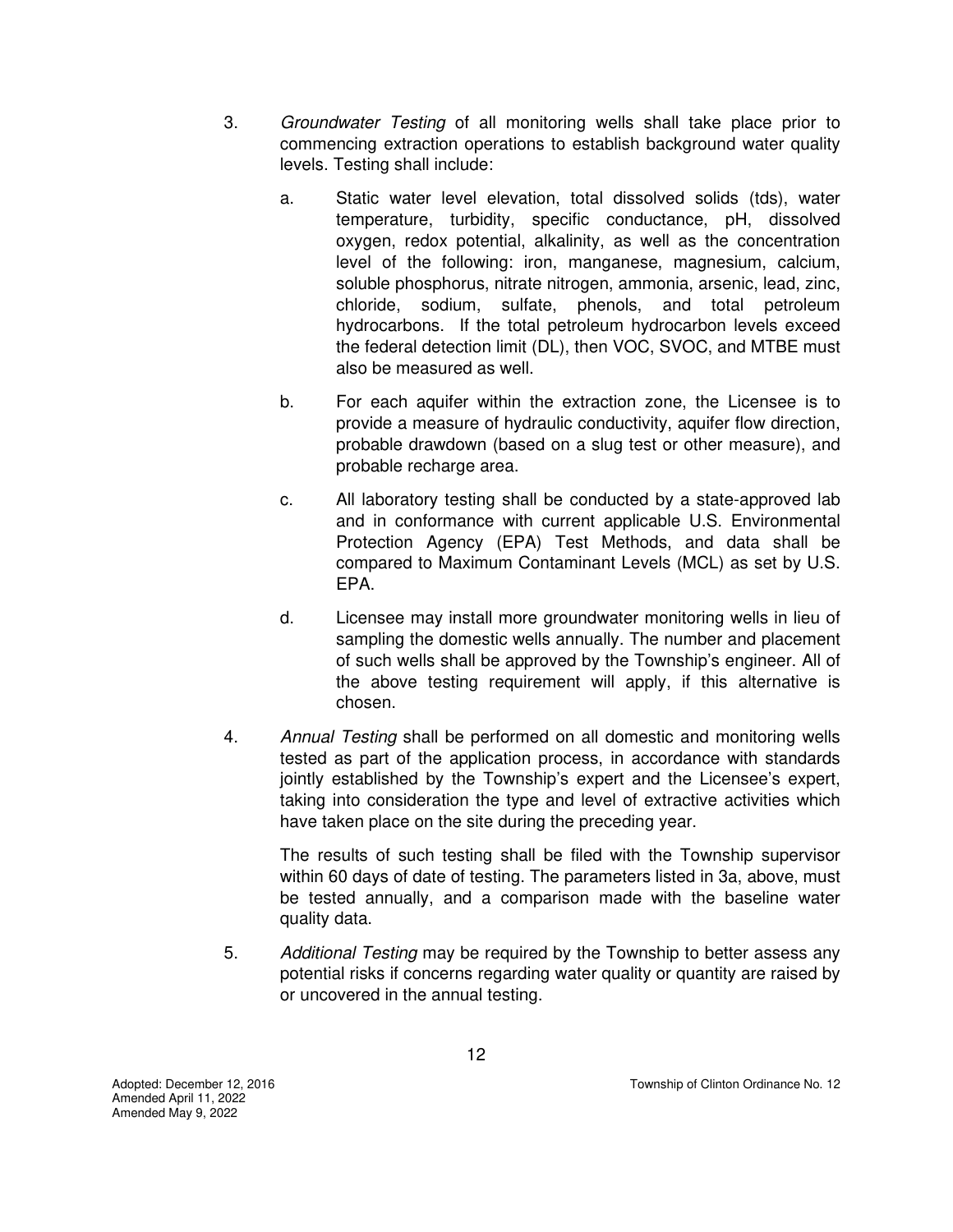- G. *A Well Complaint Resolution Program* shall be prepared and submitted to the Township, which specifies the procedures the Licensee is committed to follow in resolving any domestic water well complaints, including:
	- 1. Multiple points of contact, response times and methods.
	- 2. Complaint evaluation and mitigation procedures, including reports to both the domestic well owner and the Township.
	- 3. The well complaint resolution program shall be applicable to properties that provide consent for the pre-extraction well survey.
	- 4. If an analysis and evaluation of well complaints leads to the determination that an adverse impact is caused by the Licensee's extraction operation, the Licensee will replace the domestic water supply at the subject residence by one of the following methods, or an otherwise approved method, at no cost to the homeowner:
		- a. Repair or replace well components damaged by the extraction operation.
		- b. Deepen the existing well or drill a replacement well.
		- c. Provide another source of potable water for the residence.
- H. *Operations Plan*. A Licensee prepared report describing the following:
	- 1. Earth handling equipment to be used on-site.
	- 2. Excavation equipment.
	- 3. Methods of excavating.
	- 4. Methods of transporting material from extraction site to processing plant and/or offsite.
	- 5. Processing plant height and area requirements.
	- 6. Types of processing activities, such as screening, washing, crushing, settling of fines and blending.
	- 7. Estimated quantity, use and disposal of fines.
	- 8. Estimated number and size of settling ponds and sediment basins.
	- 9. Estimated annual production of sand, gravel, and other minerals in cubic yards.
	- 10. Estimated type, size and number of trucks hauling material from the site daily, during peak season and annually.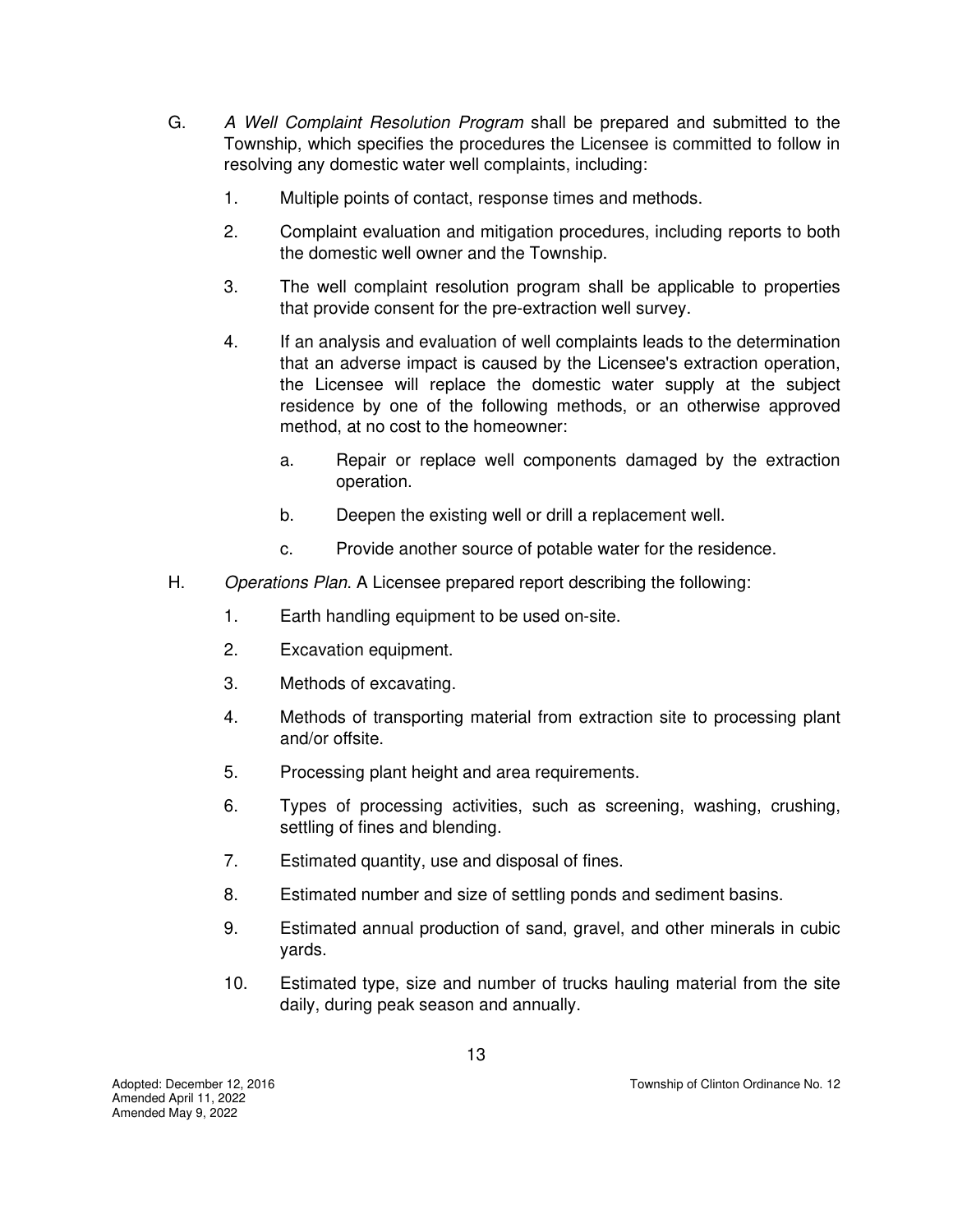- 11. Fuel storage area requirements, if any.
- 12. Maintenance and storage area requirements.
- 13. Other structures and facilities to be constructed on-site.
- 14. Procedures for recording and handling complaints.
- 15. Dust control plan.
- 16. Roadway mud control plan.
- 17. Proposed hours and days of operation.
- 18. Perimeter security plan.
- I. *Mining Plans* shall be prepared by a licensed geologist, or professional engineer, registered in the State of Michigan, and shall illustrate the pattern, direction and phasing of earth moving, excavation, land shaping and reclamation activities. The plans shall be of sufficient detail so they can be used to assess the performance of the mine operation during any site inspection, including the following:
	- 1. Location and description of entrance area, processing plant and support areas, and structures, including any weigh stations.
	- 2. Lane widening's on public roads at intersections with drives.
	- 3. Division of the site into a series of cells that illustrate the sequence of the proposed extraction activities.
	- 4. Indicate the size of each cell and estimated dates each cell will be operative.
	- 5. Sequence of clearing and grubbing, including a description of the disposal methods.
	- 6. Sequence of construction and installation of facilities.
	- 7. Sequence of stripping, placement and/or stockpiling of topsoil, including the area to be stripped.
	- 8. Sequence of stripping, placement and/or stockpiling of overburden including the area to be stripped.
	- 9. Sequence of extraction.
	- 10. Property boundaries.
	- 11. Set back lines and placement of berms, if any.
	- 12. Location and type of materials for sound and visual screening of the site.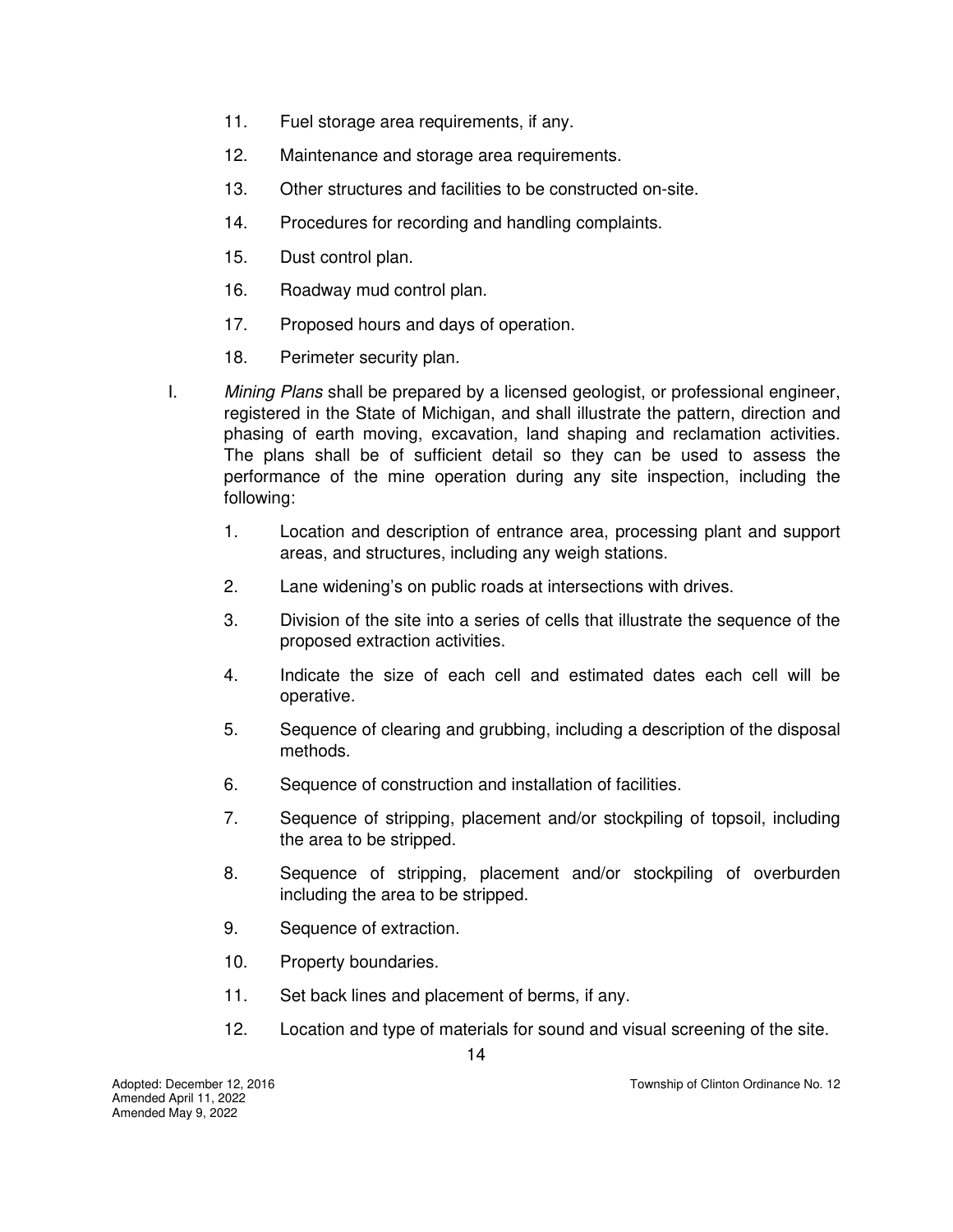- 13. Location and operation of any check station or weigh stations.
- 14. Fence locations.
- J. *Detailed Reclamation Plan* showing that the entire property will be left in a form for development with uses that are permitted in the district, relating such reuse to existing uses or probable uses for surrounding properties, and shall include the following elements:
	- 1. Proposed topography at contour intervals to provide adequate grading information, subject to the Township engineer's recommendation at the pre-application meeting, with five (5) feet being the minimum.
	- 2. Schedule of progressive rehabilitation.
		- a. After mining is completed on one specified area, quadrant, or cell, reclamation shall follow progressively in reasonable stages set forth in the plan before mining continues on other areas of the site. Extraction areas which are inactive for over one year must be stabilized and slopes reduced to 1: 4, if feasible
		- b. All rehabilitation activity shall be in compliance with soil erosion and sedimentation requirements of the Environmental Protection Act, MCL 324.9101 et seq., Part 91 as defined.
	- 3. Proposed ground cover and other plantings to stabilize the soil surface and to beautify the restored area, as well as to protect from erosion and siltation.
	- 4. Concept plan(s) for the proposed end use of the site when restored including a plan for residential use, drawn to scale, and prepared by a professional engineer, or licensed landscape architect, registered in the State of Michigan. The concept plan shall include:
		- a. The proposed circulation system, including the location of internal roads and connection to the external road network.
		- b. Delineation of drainage patterns, identification of lakes, flood plains, wetlands, and conceptual layout of lots (if residential is proposed).
		- c. The use proposed in the concept plan must be acceptable based on a review of the zoning district, Township master plan, surrounding land uses, and site characteristics.
		- d. A description of the permits and other legal steps that would be required to implement the proposed end-use, and an estimate of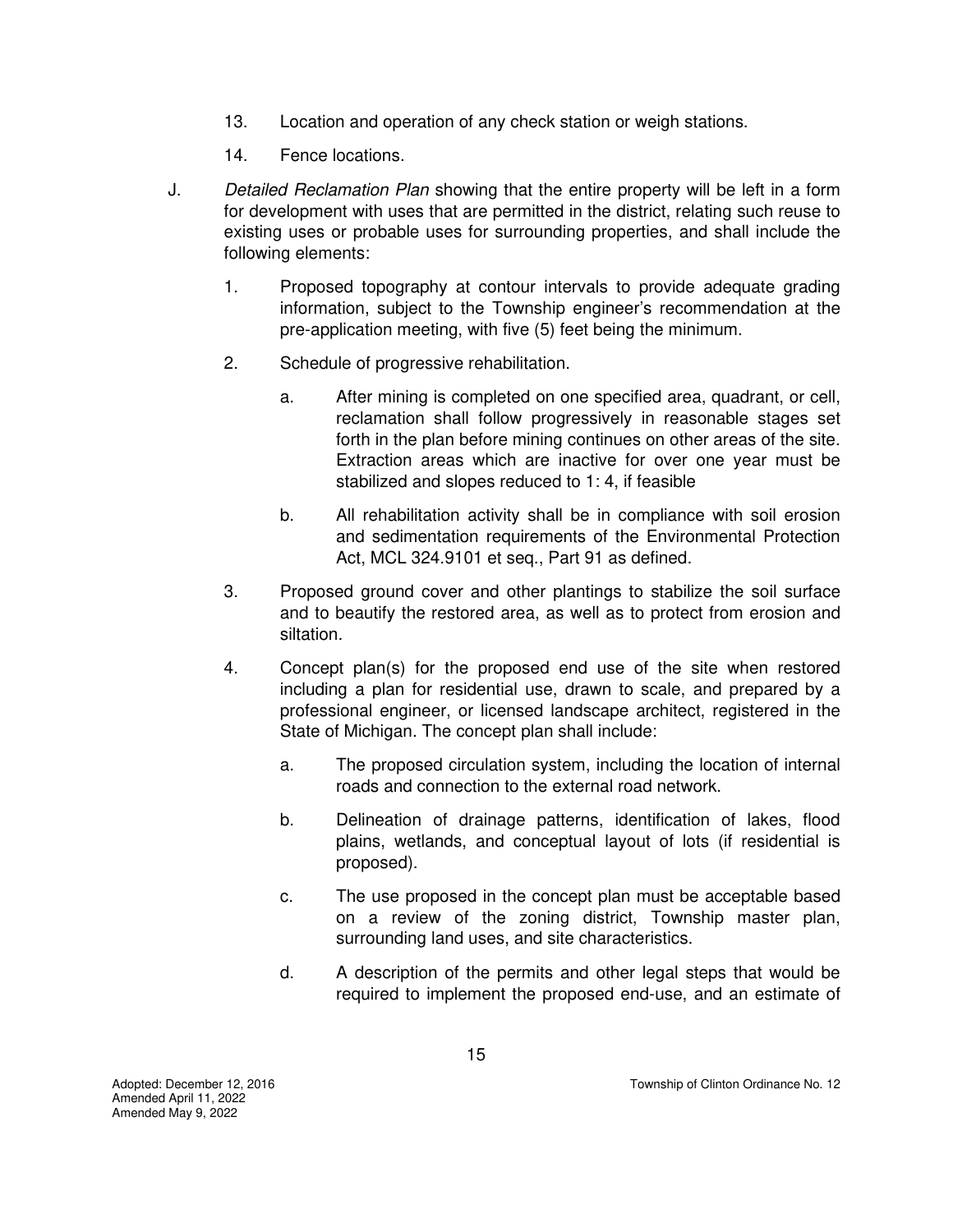the chance of successfully obtaining said permits and completing said steps.

- e. A landfill or other disposal or refuse site will not be considered a suitable or satisfactory use.
- 5. The Licensee shall provide a description of the construction and rehabilitation techniques that will be used, including:
	- a. A description of methods and materials to be used in restoring the site.
	- b. The proposed date for completing all extraction operations and handling of all spoils and extraneous materials.
	- c. The date for completing the final restoration.
	- d. A list of all seeding and planting materials, which must include native stock.

#### 6 **Supporting Documentation**.

- A. *Haul Route Map*. An area map delineating the haul route to be used for the proposed operation, accompanied by a letter of preliminary comments from the Road Commission(s) impacted by the proposed haul routes. Any subsequent changes in haul routes shall be approved by the planning commission.
- B. *Dust Control Plan*. A control plan to alleviate dust resulting from the mining operation, which may include sweeping, paving, spraying water or calcium chloride, or other best management practices. The plan shall include proposed management practices on both access roads and public roads, beyond normal maintenance of Road Commission(s), and will be part of the soil erosion plan. This plan is to be reviewed annually by the Township engineer or environmental consultant.
- C. *Mud Control Plan*. A control plan to alleviate mud resulting from the mining operation, which may include sweeping, paving, spraying water or calcium chloride, or other best management practices. The plan shall include proposed management practices on both access roads and public roads, beyond normal maintenance of Road Commission(s), and will be part of the soil erosion plan.
- D. *Noise Control Plan*. A study and report prepared by a qualified professional estimating the noise levels at the property boundaries containing the extraction operation and at successive stages of the operation. This plan must contain mitigation measures to be implemented when noise levels exceed acceptable standards.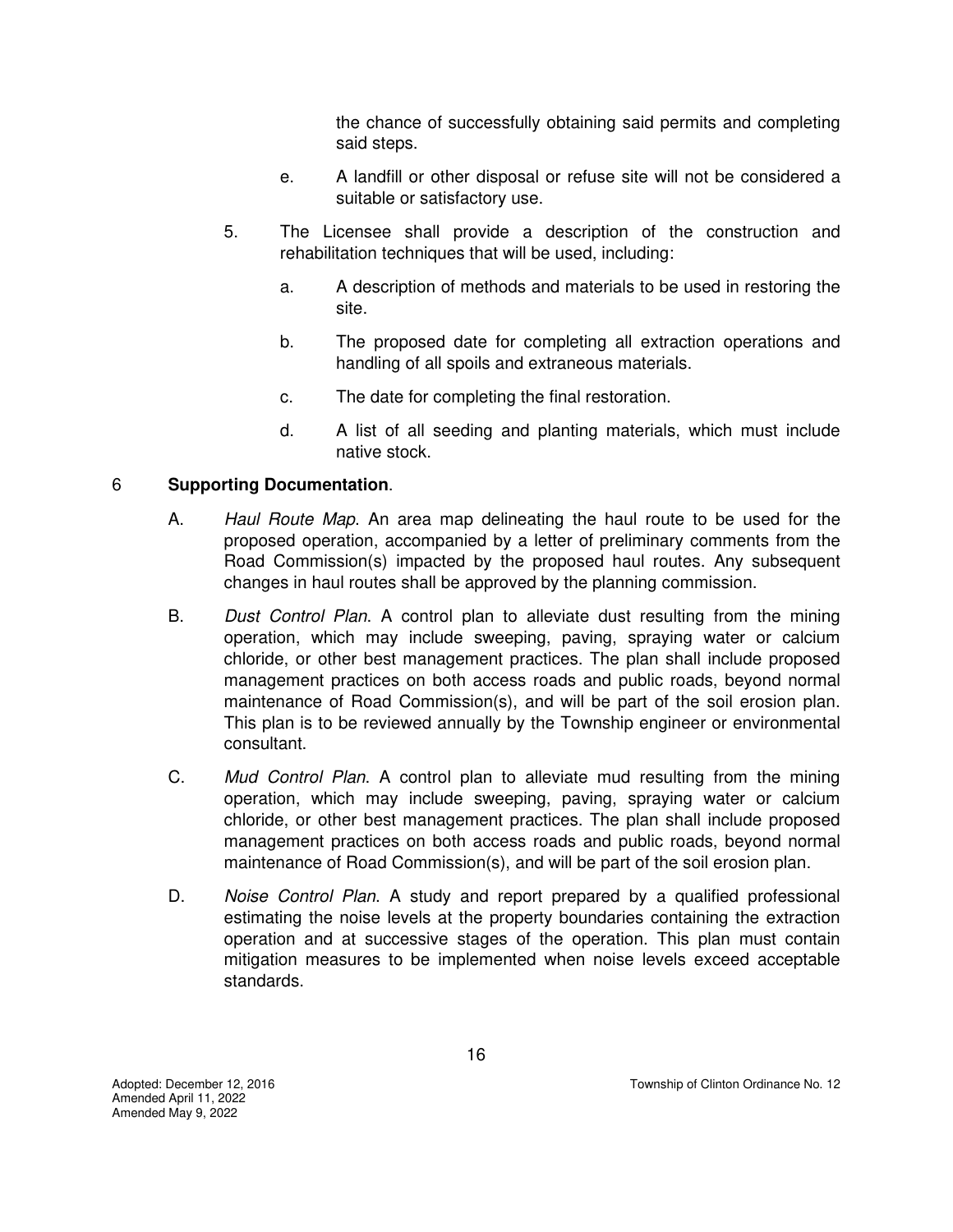- E. *Soil Erosion Plan*. A site specific plan that will provide a complete description of all soil erosion measures. The plan is to conform to any and all requirements of the soil erosion and sedimentation requirements of the Environmental Protection Act, MCL 324.9101 et seq., and/or Part 91 as defined. control measures showing adequacy of on-site secondary containment of hazardous
- F. *Pollution Prevention Plan*. A complete description of proposed pollution prevention materials, based on National Fire Protection Association, State of Michigan or Lenawee County Pollution Prevention laws, whichever is stricter. This plan must address all sediment, storm water and settling, basins as well as any probable impacts from processors activities or on-site fuel or chemical storage.
- G. *Impact Mitigation Plan* to mitigate impacts resulting from mineral extraction, and the method by which complaints about any aspect of the facility operation or offsite transportation are to be received and resolved. This plan must set forth the procedures to address complaints regarding adverse impacts, including noise, fugitive dust, ground water changes, wetland loss.
- H. *Weighing Of Trucks and Scale Certification.* All trucks loaded with mined materials leaving the site shall be weighed on scales certified by and in accordance with rules and regulations pertaining thereto of the State of Michigan. A "weigh ticket" shall be provided to the driver of trucks leaving the site loaded with mineral material. Licensee shall provide the Township with a copy of the scale certification or shall notify the Township of the fact of non-certification within 10 days of the inspection by the State of Michigan.
- I. *Safety Programs.* Licensee will cooperate in and support any safety program intended to improve Clinton Local School District (hereafter "the school district") school bus traffic awareness as requested by the school district as well as all requests for traffic control devices, speed limit reductions or other traffic control measures by the Township.
- J. *Permits*. A comprehensive list of all permits required for the proposed operation, copies of the application documents, and a schedule showing when they are to be renewed, including, but not limited to;
	- 1. A copy of permit from the Michigan Department of Environmental Quality (DEQ), or written communication addressed to the Township from the DEQ indicating that a permit is not required for the proposed extraction or reclamation by any applicable statute granting the DEQ jurisdiction over such activity.
	- 2. A Michigan State Fire Marshall permit for the on-site storage or transfer of fuels; or a written indication from the applicable agency that a permit is not required.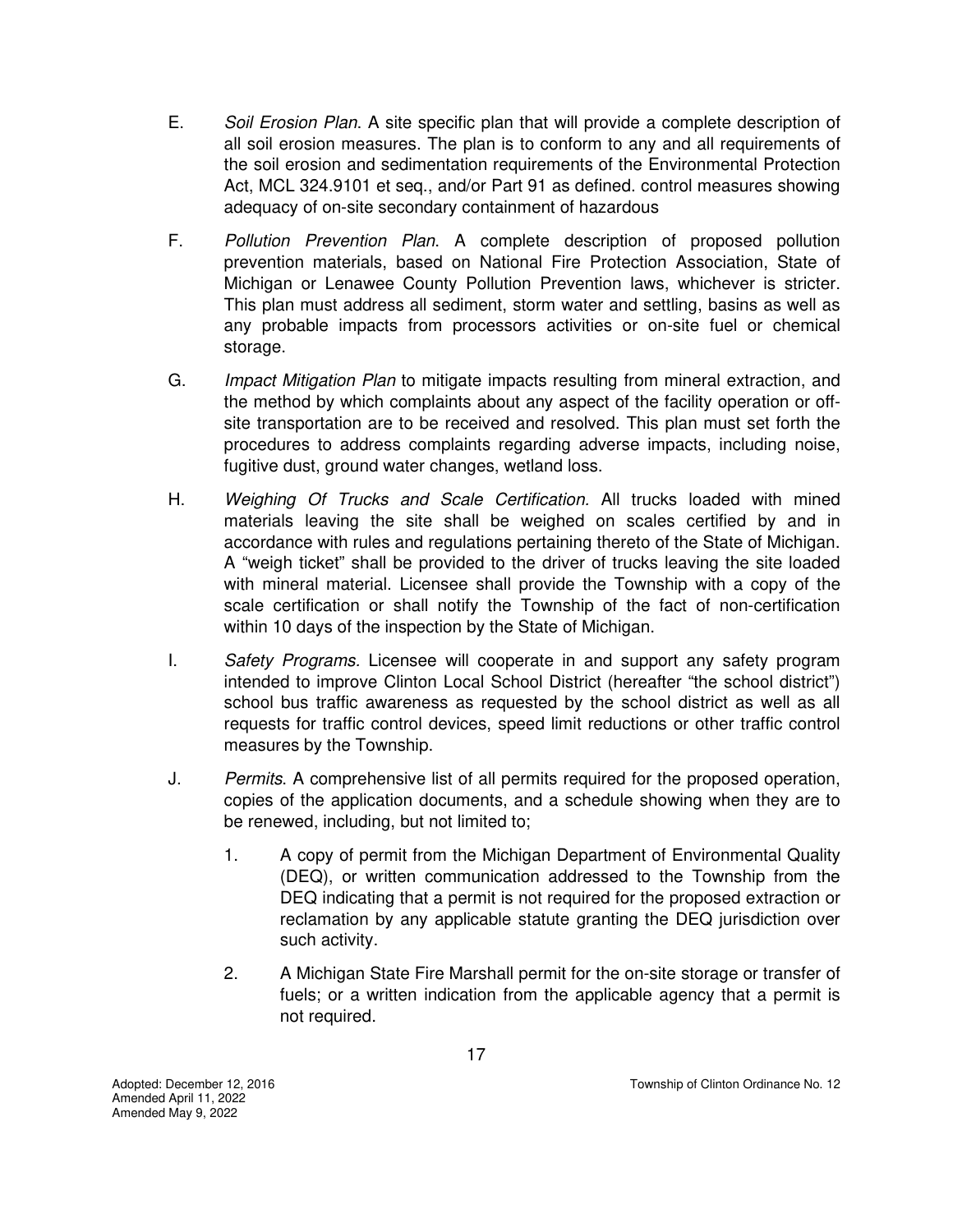3. A copy of a storm water control permit from the United States Environmental Protection Agency (EPA) and any NPDES or wetland permit from the Michigan Department of Environmental Quality, PA 451 of 1994, Part 31.

# 7 **Indemnities**.

- A. A proposed surety bond, irrevocable bank letter of credit in satisfactory form, or security deposit in an amount sufficient to guarantee restoration of the site. In fixing the amount of such surety bond, the following factors shall be taken into account:
	- 1. The size and scope of the proposed excavation.
	- 2. The probable cost of rehabilitating the premises upon default of the Licensee, as recommended by the Township engineer and/or consultant designated by the Township.
	- 3. Estimated expenses to compel Licensee to comply by court decree.
	- 4. Other factors and conditions as might be relevant in determining the sum reasonable in the light of all facts and circumstances surrounding each application.
- B. A proposed liability insurance policy of not less than the amount required by Section 21.2 of this ordinance. The certificate of insurance shall provide that the Township must be given twenty-eight (28) days prior written notice of cancellation of insurance. In case of cancellation, the license shall be suspended.
- 8 **Aerial Photograph**. An aerial photograph of the entire site of oblique prospective, with a scale of not more than one (1) inch equals two hundred (200) feet, is to be submitted to the Township as part of the initial application, and each year as part of the annual report by the Township engineer or by the environmental consultant.
- 9 **Extraction of Samples**. At the time of any inspections, the Township agents, representatives, independent consultants, and engineers are authorized to enter upon the property and may extract from the property such small samples of water, soil and other materials as may be necessary to perform the evaluation.
- 10 **Correlation to Ordinance**. Drawings, aerial photographs and plans submitted with an application shall be correlated by transparent overlays, combined maps or other means that clearly set forth site features and proposed features and requirements of this ordinance including setbacks.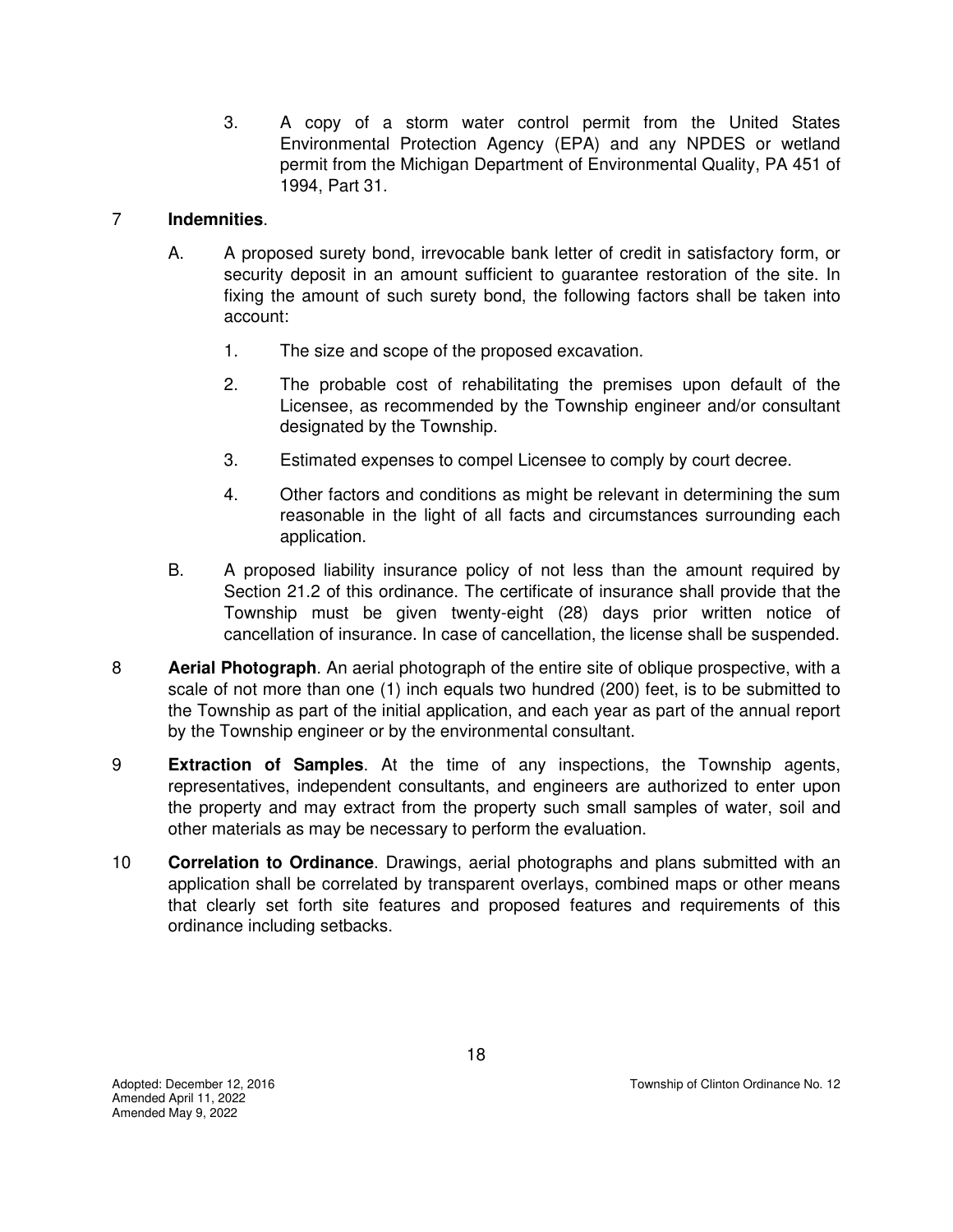## **SECTION 8. REVIEW OF APPLICATION BY PLANNING COMMISSION AND FINAL DECISION BY THE TOWNSHIP BOARD**

- 1 **Review of Application by the Planning Commission**. Once a complete application is submitted, the Planning Commission shall, within 180 days:
	- A. Conduct a detailed review of the application.
	- B. Conduct a public hearing.
		- 1. The Township clerk shall give notice of the hearing to the owners of all property within five hundred (500) feet of the subject property by first class mail or hand delivery. The notice shall be mailed not later than fifteen (15) days prior to the hearing.
		- 2. The notice shall be published in a newspaper(s) of general circulation in the Township.
		- 3. Any party may appear and comment at the hearing in person, by agent, or by attorney.
		- 4. The Township shall keep a record of said hearing.
	- C. The Planning Commission shall review the application to determine whether the Licensee has demonstrated the ability to meeting the following standards:
		- 1. The Licensee can comply with this ordinance.
		- 2. The proposed operation will not adversely affect the health, safety, and welfare of the residents of the Township.
		- 3. The proposed operation will not cause traffic hazards.
		- 4. The proposed operation will not adversely affect the water table, water quality, or water supply of any surrounding land.
		- 5. The site will be restored so it is safe and harmonious with the surrounding land uses.
		- 6. The end use proposed in the reclamation plan is acceptable to the Planning Commission, based upon the Commission's review of the Township zoning ordinance, Township master plan, surrounding land uses and site characteristics.
	- D. If following the public hearing and its review of the application and all supporting documents the Planning Commission determines additional review and/or data are needed, it may extend the period of review for an additional 30 days or to the next regularly scheduled monthly Planning Commission meeting.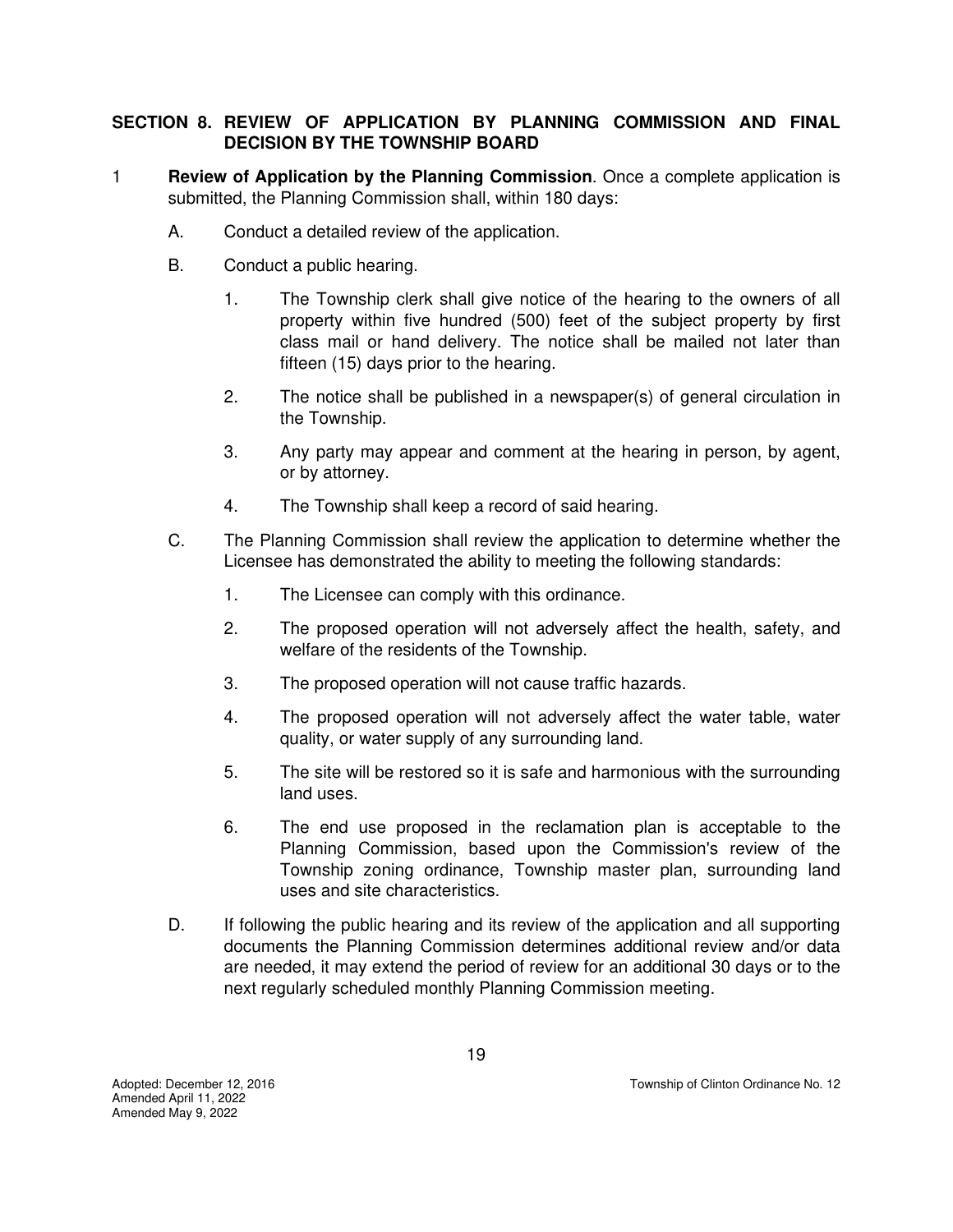- E. If following the public hearing and after it has completed its review of the application and all supporting documents, the Planning Commission determines that the Licensee has demonstrated the ability to comply with the standards set forth in Section 8.1C., it shall recommend approval or approval with conditions of the license.
- F. If following the public hearing and after it has completed its review of the application and all supporting documents, the Planning Commission determines that the Licensee has not demonstrated the ability to comply with the standards set forth in Section 8.1C., it shall recommend denial of the license.
- 2 **Final decision by the Township Board**. Following the vote of the Planning Commission recommending approval, approval with conditions or denial of a mineral extraction license the Planning Commission's findings and all supporting documents in its possession shall be transmitted to the Clinton Township Clerk within fifteen (15) days of its decision.
- 3 **Process for Decision by the Township Board**. Within fifty-six (56) days after receipt of the findings and supporting documents from the Planning Commission, the Township Board of Clinton Township shall:
	- A. Conduct a detailed review of the application, all supporting documents and the recommendation of the Planning Commission.
	- B. Conduct a public hearing.
		- 1. The Township clerk shall give notice of the hearing to the owners of all property within two thousand (2,000) feet of the subject property by first class mail or hand delivery. The notice shall be mailed not later than fifteen (15) days prior to the hearing.
		- 2. The notice shall be published in a newspaper(s) of general circulation in the Township
		- 3. Any party may appear and comment at the hearing in person, by agent, or by attorney.
		- 4. The Township shall keep a record of said hearing.
	- C. Approve the license, if after the public hearing the Township Board determines that the Licensee can comply with the standards set forth in Section 8.1C.
	- D. Approve the license with conditions, if after the hearing the Township Board determines that the Licensee can comply with the standards set forth in Section 8.1C, subject to additional conditions being imposed.
	- E. Deny the license, if after the public hearing the Township Board determines that the Licensee cannot comply with the standards set forth in Section 8.1C.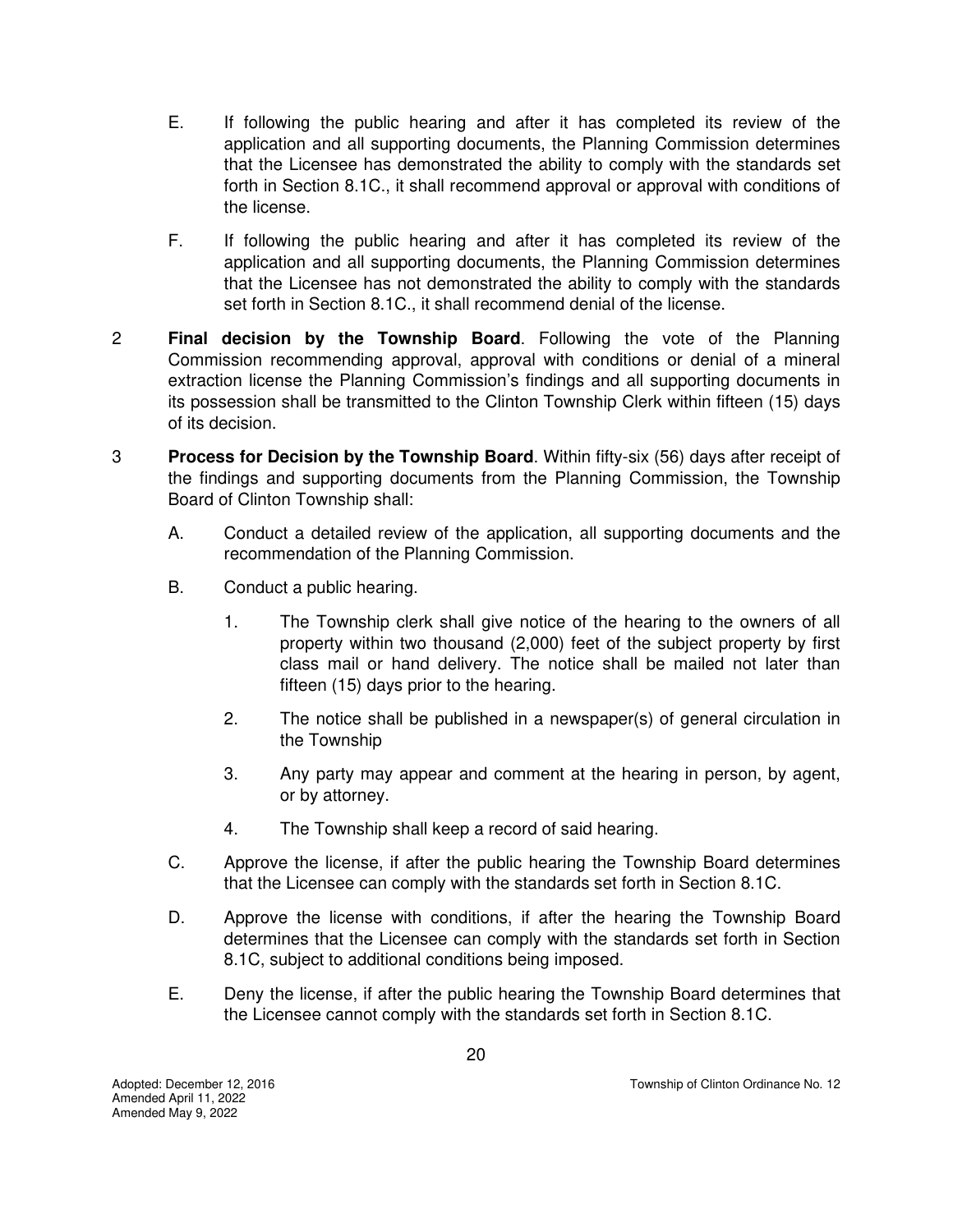## **SECTION 9. ISSUANCE OF LICENSE**

- 1 **Issuance**. If an application is approved or approved with conditions by the Township Board, the Township Board shall issue a mineral extraction license in duplicate upon receipt of the required fees, bond, irrevocable bank letter of credit, or security deposit, and proof of insurance from the Licensee, in form approved by the Township attorney.
- 2 **Distribution of Copies**. One duplicate original license will be provided to the Licensee, and the other copy shall be attached to a copy of the approved application and accepted amendments and retained by the Township clerk.

# **SECTION 10. FORM OF LICENSE**

- 1 **License Contents**. The extraction license shall be prepared in duplicate originals and signed by the Township supervisor and Township clerk and shall contain the following:
	- A. A full description of the operation, including all conditions and restrictions permitted by the license based on approved plans and drawings.
	- B. A full description of the restored site based on the approved plans and drawings.
	- C. The scheduled dates for the completion of the operations, each restoration stage, and completion of the restoration plans.
	- D. The dates for which the license is valid based on the continual restoration schedule approved by the Township Board.
	- E. An extraction license agreement signed by all parties having an interest in the land and/or operation, stating that they will comply with this ordinance and the License, and that such parties will reimburse the Township for all legal, engineering, consulting, and investigative costs incurred by the Township in establishing any violations and for any enforcement action taken by the Township.
	- F. That Township agents, representatives, independent consultants, and engineers are authorized to enter upon the property at any time for the purpose of inspection and may extract from the property such small samples of water, soil and other materials as may be necessary to assure compliance.
	- G. That the operation remains subject to:
		- 1. Required inspections by the Township engineer and/or other designated agents or officials of the Township.
		- 2. Reimbursement for all Township costs for monitoring to determine compliance with the license.
		- 3. Annual renewal of the mineral extraction license.
	- H. All required attachments to the application.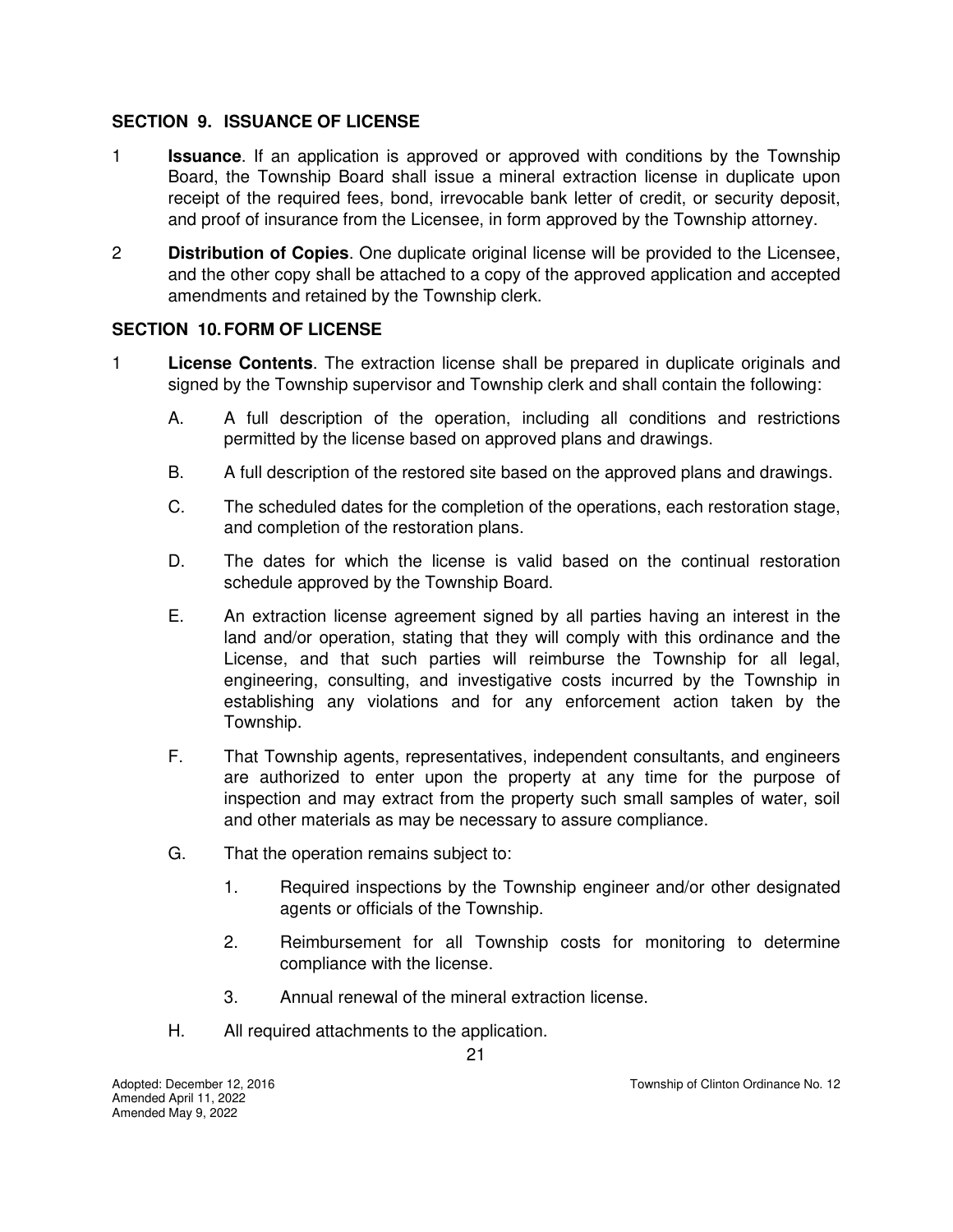## **SECTION 11. COMPLIANCE BY LICENSEE**

All persons or firms engaged in the activity of mineral extraction shall comply with the following standards:

- 1 **License Required**. Operate only with a license issued under this ordinance and only in compliance with the terms of the license and this ordinance.
- 2 **Escrow for Costs**. The Licensee shall deposit funds into the Operations Escrow account, as defined in Section 18, to be held by the Township to pay for the costs incurred by the Township for hiring any and all experts used in connection with monitoring the mining operation and insuring compliance with the license and the provisions of all applicable local, state and federal regulations. The amount to be deposited into the Operations Escrow Account shall be established by resolution of the Township Board as set forth in Section 18.

## 3 **Hours of Operation**.

- A. *Extractive and Processing Activities*. Extractive and processing activities shall be permitted only between the hours of 7:00 a.m. and 8:00 p.m., Monday through Friday, and between 7:00 a.m. and 12:00 noon on Saturday.
- B. *Transporting*. No transporting of aggregates or any materials from the site shall be permitted prior to 7:00 a.m. and after 8:00 p.m., Monday through Friday, and prior to 7:00 a.m. and after 12:00 p.m. on Saturday.
- C. *Sunday Operations*. There shall be no extractive or processing activities or transporting of aggregates permitted on Sundays or legal holidays. The holidays are New Year's Day, Memorial Day, 4th of July, Labor Day, Thanksgiving, and Christmas.
- D. *Emergency Hours*. Permission for emergency hours of operation shall be granted only upon written request from the Licensee and by written agreement of the Township board. Details of the need for emergency hours shall be within the written agreement.
- 4 **No Processing**. Other than as specified in the application and license, no processing of any nature, shall be conducted at any time on site.
- 5 **Machinery and Building Setbacks**. All machinery, equipment, and buildings and structures shall be located at least 250 feet from any road right of way or lot line, and 500 feet from any existing residence. The greater setback distance as described shall apply.
- 6 **Mining and Stockpiling Setbacks**. No extraction, processing, loading, weighing, stockpiling or other operations or equipment storage or repair shall take place closer than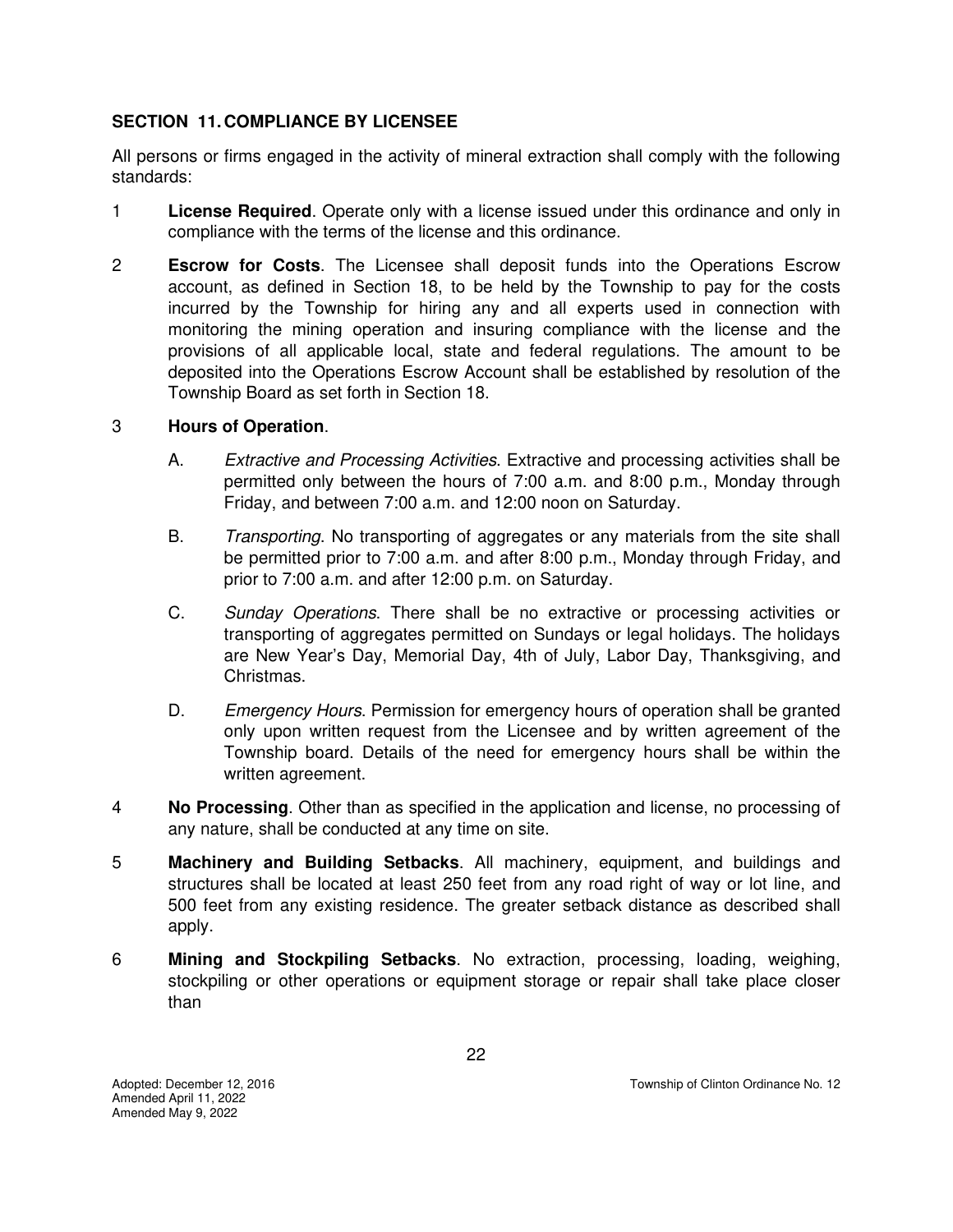- A. 250 feet from any road right of way or the outer boundaries line of the permitted site(s),
- B. 500 feet from any existing residence,
- C. 500 feet from any stream, waterway, or wetland, unless otherwise permitted by the MDEQ or other state or federal regulatory agency.
- 7 **Lateral Support**. There shall be no extraction unless there is adequate lateral support for adjoining land, not subject to the permit, as determined by the Township engineer.
- 8 **Stabilization of Soil**. Stockpiles of soil to be used for the reclamation shall be stabilized by temporary or permanent measures or otherwise maintained as specified in approved soil erosion plan and/or soil erosion and sedimentation requirements of the Environmental Protection Act, MCL 324.9101 et seq., Part 91 as defined.
- 9 **Natural Drainage and Ground Water Recharge**. The extraction operations and related activities shall not adversely affect the natural drainage of the other properties in the area nor shall there be a net loss of regulated wetlands or recharge area.
- 10 **Impact on Water**. The operation shall be conducted so it will not cause any contamination or change in the quality or quantity of ground or surface water outside the site and shall be monitored by adequate monitoring wells and techniques for surface water (i.e. flow flume or equivalent method) as determined by the Township.
- 11 **Noise, Odors, Smoke, Fumes, or Dust**. Any noise, odors, smoke, fumes, or dust generated on said site by any digging, excavating, loading or processing operation and borne, or apt to be borne by the wind, shall be confined so as not to cause a nuisance or hazard on any adjoining property or public road. The noise generated by the operation shall not at any time exceed 75 decibels ('a' scale) for a period longer that one (1) minute. (Equivalent noise).
- 12 **Landscaping**. Berms and landscaping shall be installed at all locations around the site that lack natural screening, and shall consist of the following:
	- A. Earth berms constructed to a height of 8 to 11 feet above the mean elevation of the centerline of the adjacent public highway or the general level of the terrain along the interior property lines, whichever is higher. Such berms shall have slopes that are not in excess of 1 foot vertical to 3 feet horizontal and shall be planted with grass, trees or shrubs.
	- B. Plantings or evergreen trees or shrubbery in parallel rows, not less than 4 feet in height at the time of planting and which grow to not less than 6 feet in height at maturity and sufficiently spaced to provide effective sight barriers when 6 feet in height. Every effort will be extended to use species that are native to the surrounding area; invasive species are prohibited without specific needs demonstrated.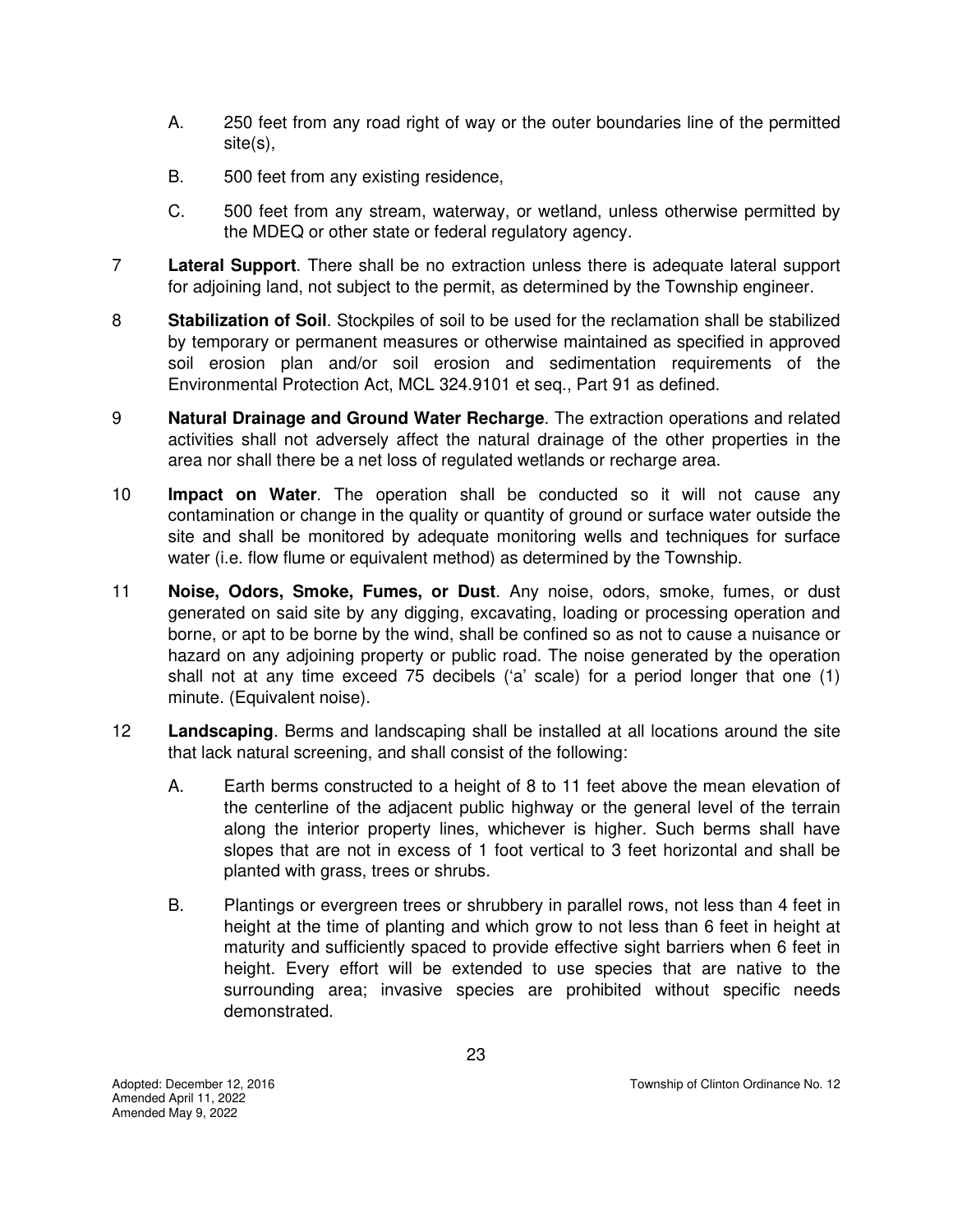- C. Berms installed for noise control or for sight screening shall be exempt from the stockpile restrictions in setback areas.
- 14 **Posting of Signs**. Where mineral extraction results in a body of water, the owner or Licensee shall place appropriate "Danger Keep-Out" signs around said premises not more than two hundred (200) feet apart.
- 15 **Grading of Non-mined Areas**. All portions of the site not currently being actively mined shall be graded so that the slopes are not steeper than one (1) foot vertical for each two (2) feet horizontal and protected with temporary control measures per the approved Soil erosion plan and/or soil erosion and sedimentation requirements of the Environmental Protection Act, MCL 324.9101 et seq., Part 91 as defined. Should additional measures be required to provide proper control of erosion and sedimentation, they will be installed.
- 16 **Storage of Hazardous Materials**. All fuels, chemicals and other hazardous materials to be contained on-site shall be noted in the application, including material, quantity, use, and method of primary and secondary containment.
	- D. All containment structures or devices shall be designed and operated to prevent ground water pollution. Secondary containment facilities for fuels, waste oil, explosives or dust control chemicals are to have roofs.
	- E. The Licensee shall also provide a written spill response plan and reports procedure, in the event a hazardous materials spill occurs on-site. Said plan shall indicate how any and all contaminated material will be collected and disposed.
	- F. The operations shall minimize on-site storage of such materials.
- 13 **Truck Routes**. The Licensee shall notify all trucks entering the permitted site on the appropriate truck routes specified on the license and will use best efforts to obtain compliance with this provision.
- 14 **Mud and Dust Control**. The Licensee shall be responsible for adequately treating against dust/mud, and improving and maintaining, beyond Lenawee County Road Commission responsibility, the public roads, bridges and culverts directly servicing the site, as necessitated by the truck traffic over the haul route to or from the site.
- 15 **Ingress and Egress Driveways**. Driveways used for ingress and egress for the extraction operation that are located within three hundred (300) feet of occupied residences shall be kept dust free by:
	- A. Hard topping with a concrete or bituminous substance.
	- B. The regular spraying of water and/or calcium chloride.
	- C. If a concrete or bituminous surface is created, a street sweeper must be on-site and used as often as necessary to control dust and debris.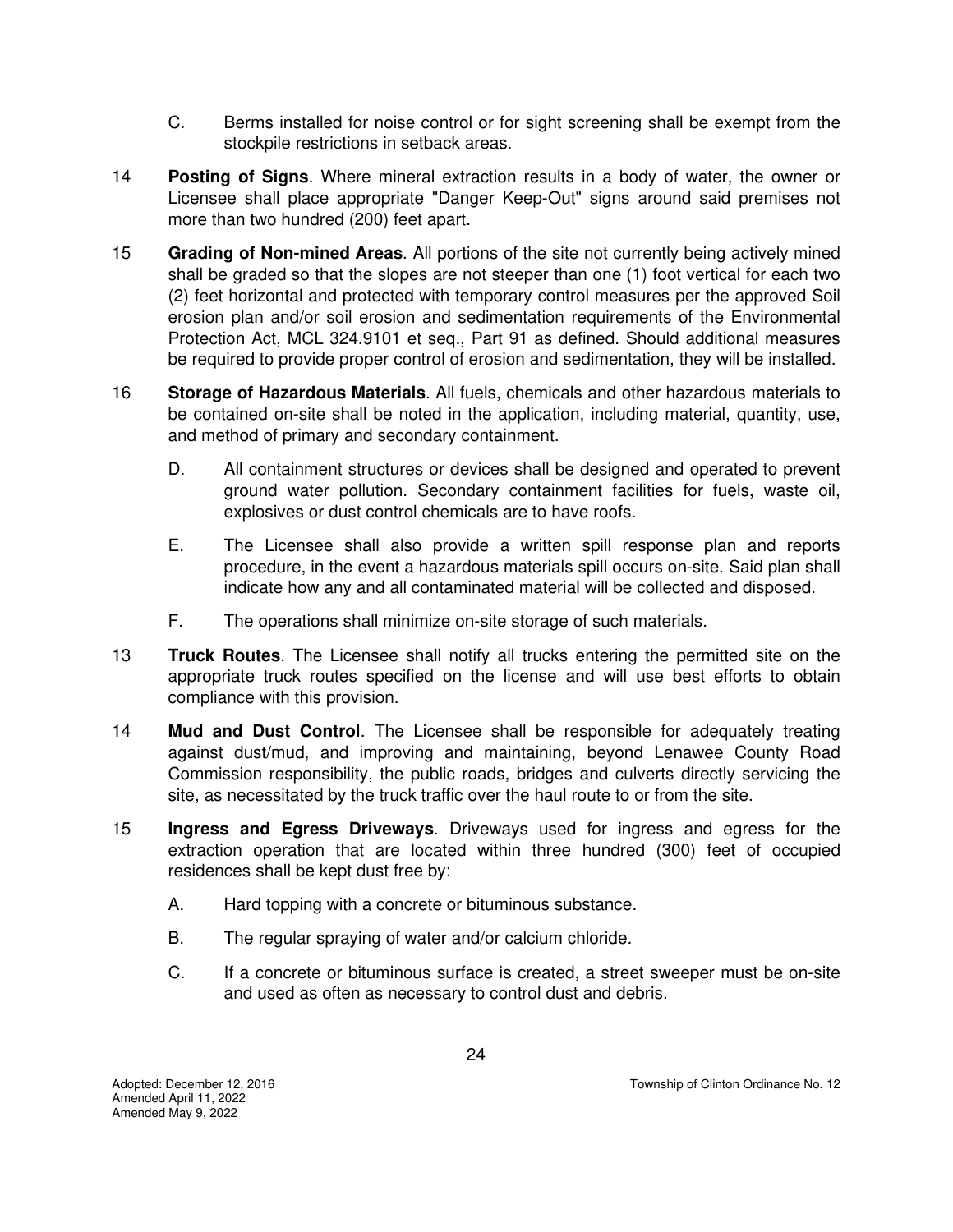#### 16 **Access to Site**.

- A. There shall not be more than one entranceway from a public road, except for emergency access provisions.
- B. The entranceway shall be located in an area designed to minimize traffic congestion and shall be approved by the Lenawee County Road Commission.
- C. Any mineral extraction operation site which permits the removal of more than 50,000 tons of material per year shall have truck access directly onto a County designated route/all season roadway, as designated by the Lenawee County Road Commission, that connects to a State roadway.
- 17 **Outside Materials**. An inventory list of any outside materials hauled into the site must be supplied to the Township and updated before the annual inspection.
- 18 **Water and Sewage.** Lenawee County Health Department shall approve potable water supply and sanitary sewage disposal systems for the site.
- 19 **Liability Insurance**. The Licensees must maintain the liability insurance approved with the license and provide proof of that insurance to the Township annually.
- 20 **Explosives**. No explosives shall be used on the site.
- 21 **Burning**. No on-site burning shall be permitted, unless the Licensee has first obtained a burn permit from the Fire Department.

#### **SECTION 12. RECLAMATION**

- 1 **Time for Reclamation**. Reclamation in accordance with the following restoration standards must begin as soon as the mining of any area of the site is completed or mined to the limits shown on the application (whichever comes first).
- 2 **Compliance with Plan**. The reclamation shall be in accordance with the extraction license and the approved reclamation plans.
- 3 **Ponding**. Ponding shall be avoided in all areas except designated lake areas or in settling ponds.
- 4 **Backfilling**. In the event filling of the mined area is necessary in the course of reclamation, these areas are to be backfilled and compacted with soils of similar types to the existing strata and graded to match the existing contours and elevations and that these soils, which are brought onto the site, are under compliance with the following:
	- A. A detailed statement indicating the arrangement and nature of all operations, including the quantity of each type of material to be deposited, and the exact locations from which the material will be brought.
	- B. A qualified testing laboratory will test fill material, if fill material is brought in from off-site to determine its suitability for use as fill material. A report specifying in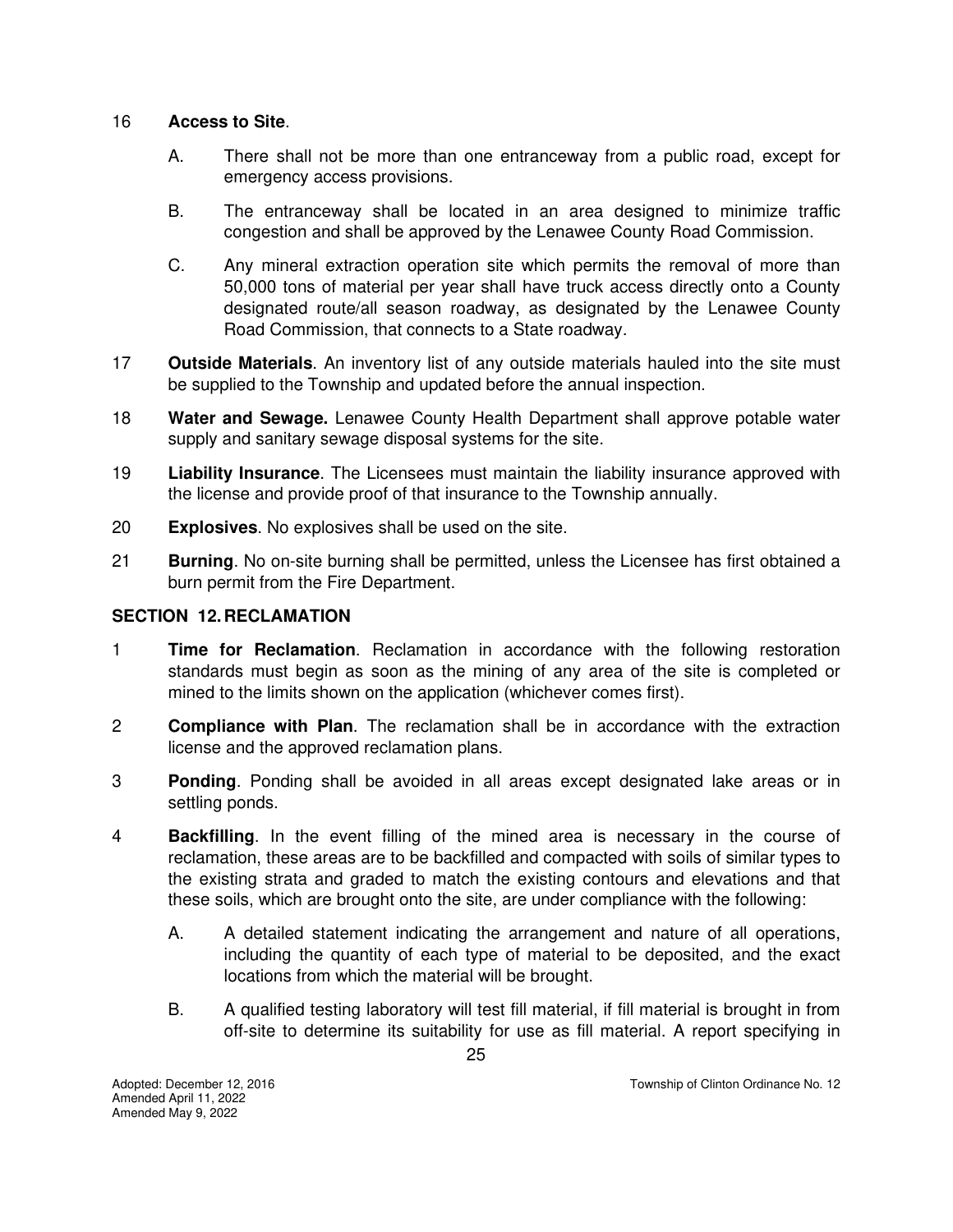detail the testing to be undertaken by the Licensee at each off-site source location to ensure that the material being brought on-site is not contaminated. The report shall include a certification by a qualified independent soil scientist, soils engineer, hydro geologist or geologist, confirming that the material from each source location is not contaminated. The levels of acceptance are to conform to the most stringent proposed land use per the zoning ordinance. Supply the township with all copies of the test results.

- C. Set forth a detailed explanation as to the routing of all vehicles bringing off-site fill material to the site, and their size, weight and frequency of trips.
- D. All reclamation activities shall comply with the Soil Erosion Plan and the soil erosion and sedimentation requirements of the Environmental Protection Act, MCL 324.9101 et seq., Part 91 as defined, and enforced by the Lenawee County Soil.
- E. Set forth in detail the contingency cleanup procedures to be utilized in the event of any contamination of the underlying groundwater or surface water
- 5 **Grades**. In general, grades of areas that are not permanently submerged will be gently rolling and shall be blended into existing grades in a harmonious manner similar to the surrounding area.
	- A. No unsubmerged grade shall exceed one (1) foot vertical to four (4) feet horizontal, unless an unmodified area remains on-site that has a natural grade in excess of 1:4, and the Township engineer finds that modification of this area is not necessary.
	- B. In addition to the above, the reclamation plan shall show an internal future development area of 200 feet from the site property lines. Within this area, site grades shall be reduced to a sufficient slope to support an internal road on residential lots fronting on at least one side of the road. This area may be reduced to 100 feet where the Township Board finds that residential development is not a feasible future land use for the site and the use proposed does not require a 200 foot area with less steep grades.
- 6 **Submerged Grades**. Grades of all areas that are permanently submerged shall not exceed one (1) foot vertical to five (5) feet horizontal from the shore to the depth of five (5) feet below the annual low water elevation.
- 7 **Topsoil**. Topsoil shall cover the reclaimed site to a depth of six (6) inches where seeding and planting is to occur, and to a depth of four (4) inches elsewhere. The topsoil shall be drawn from the existing stockpile made during extraction operations. If the stockpiled topsoil is not sufficient to cover the site to the required depth, the Licensee shall import topsoil. Imported topsoil shall be dark loam; shall contain a sufficient amount of organic matter; shall be free from grasses, weed roots, and inorganic materials; and shall be subject to the approval of the Township engineer.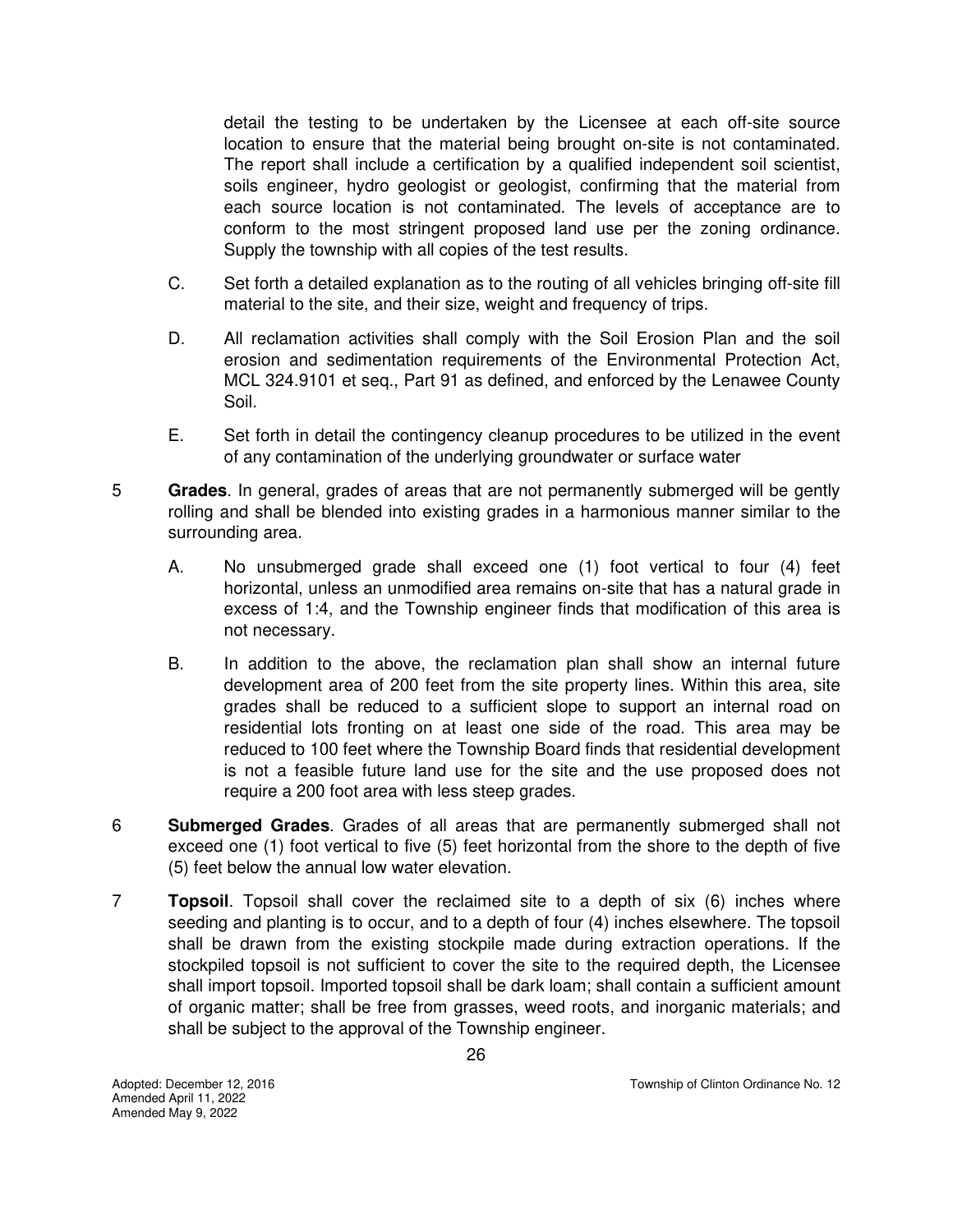- 8 **Planting**. Seeding and planting shall be performed to provide a permanent vegetative cover in the areas shown on the Reclamation plan.
	- A. Every effort will be extended to use species that are native to the surrounding area; invasive species are to be avoided.
	- B. Seed mix shall be a minimum of MDOT roadside mix, applied at a rate of four (4) lbs. per 1000 sq. ft. Mulch shall be applied within 24 hours after seeding has occurred. If straw mulch is utilized, it shall be anchored.
	- C. All work shall conform to the requirements of the soil erosion plan and/or soil erosion and sedimentation requirements of the Environmental Protection Act, MCL 324.9101 et seq., Part 91 as defined. Temporary measures will be in place with thirty (30) days if no work is taking place. Permanent measures will be in place within five (5) days after final grading.
- 9 **Time for Completion**. Reclamation must be completed within nine (9) months of the cessation of mining operations. All plant structures, buildings, stockpiles, and equipment that do not have a function in the ongoing restoration and cannot be lawfully used under the requirements of the property's proposed zoning district shall be removed within the time limit. This does not relieve the Licensee of meeting the requirements of the soil erosion plan and the soil and sedimentation requirements of the Environmental Protection Act, MCL 324.9101 et seq., Part 91 as defined.
- 10 **Mining Prohibited**. No further mining shall be permitted on a site when an area within the site subject to reclamation has not been restored within the required time limit.
- 11 **Disposal of Materials**. As part of the reclamation process:
	- A. All site debris shall be removed from the site and properly disposed of. No burying of debris is allowed.
	- B. No foreign or deleterious material will be buried.

#### **SECTION 13. ANNUAL REPORT AND INSPECTION**

- 1 **Annual Report**. Twenty-eight (28) days prior to the renewal date of the license the Licensee shall submit a report to the Township Board. The report shall include the following information:
	- A. Description of restoration activities undertaken during the year.
	- B. Description of landscaping activities undertaken during the year.
	- C. Acres of land restored during the year, including a map of restored areas.
	- D. Total acres of disturbed land (not restored) at the end of the year, including processing plant area, unseeded berms and slopes, unrestored areas,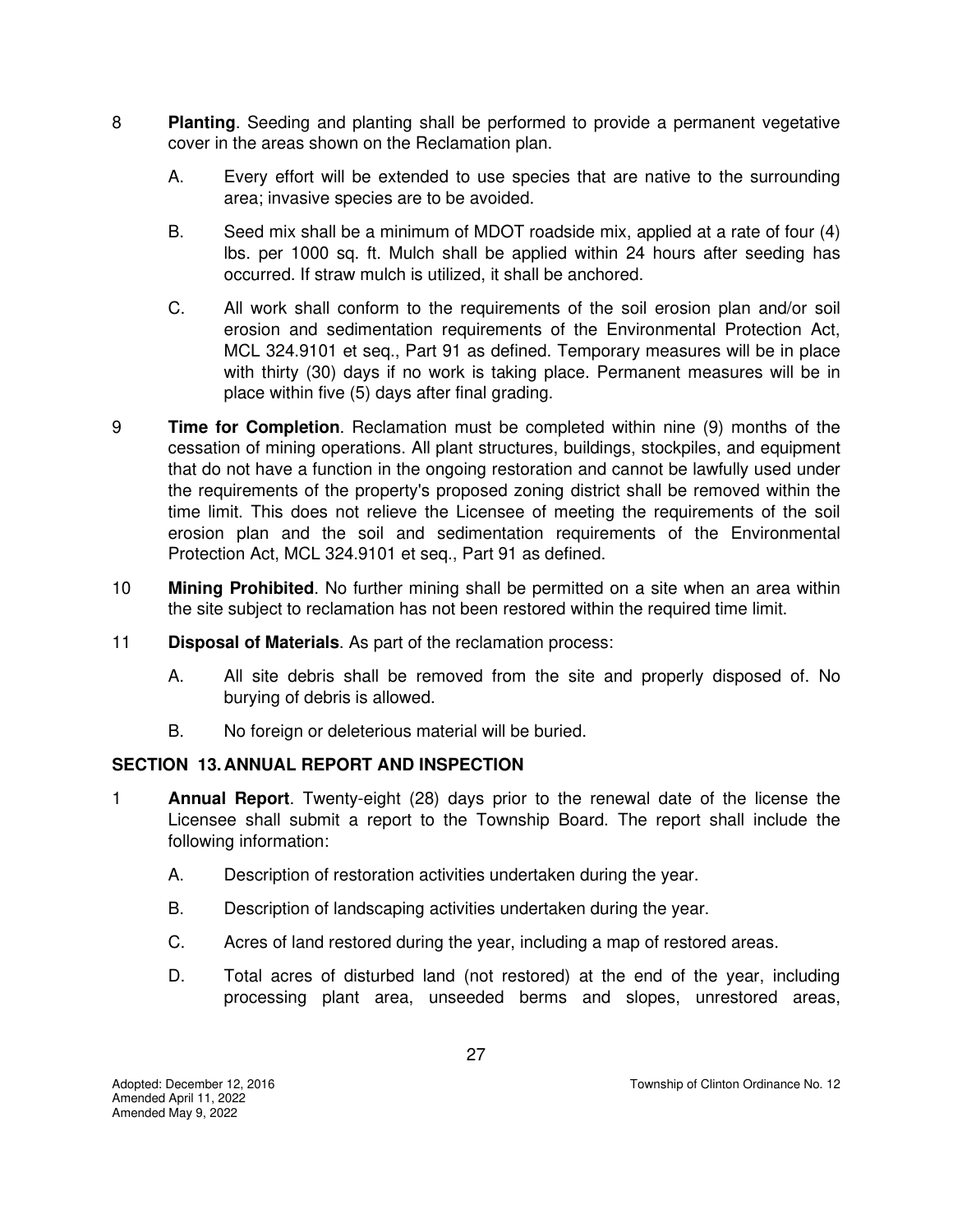unrestored shorelines, areas stripped of topsoil, and water areas where active extraction is occurring.

- E. Monitoring well records and any domestic well records, certified by a registered engineer, geologist, or hydrogeologist, regarding ground water elevations and chemical analysis of the water.
- F. A lake bottom contour map.
- G. A statement regarding planned extraction and restoration activities for the next year.
- H. A statement regarding conformance to the approved extraction operations and reclamation plans, and compliance with required Federal, State, and County regulations including, but not limited to:
	- 1. The volumes of restoration material stockpiled on-site.
	- 2. The sufficiency of the stockpiled material to restore the then excavated site pursuant to the approved restoration plan.
	- 3. Copies of all permits and required inspections during the year.
	- 4. Any violations and the resolution thereof, during the prior year shall be provided.
- I. An aerial photograph of the entire site of oblique prospective, with a scale of not more than one (1) inch equals two hundred (200) feet, taken after extraction operations for the year have ceased and prior to the date of the Annual Report required under this license.
- J. Written evidence that the financial guaranties and liability insurance required pursuant to the ordinance are in full force for a period of not less than twelve (12) months from the date of the annual report.
- K. Applicable permits and/or reports that may be required from other governmental agencies.
- L. Failure to provide the required annual reports shall result in a temporary suspension of the mineral extraction license.
- 2 **Additional Meetings**. Following receipt of the annual report, the Township may require meetings with representatives of the Licensee to review the annual report and to discuss any existing or anticipated issues associated with the extraction operation and may, if reasonably necessary, require that additional information, testing or reports be submitted to the Township in order that the Township may address those issues.
- 3 **Inspections**. Appointed representatives of the Township, including, but not limited to the Township engineer and/or consultants, shall conduct not less than one inspection of the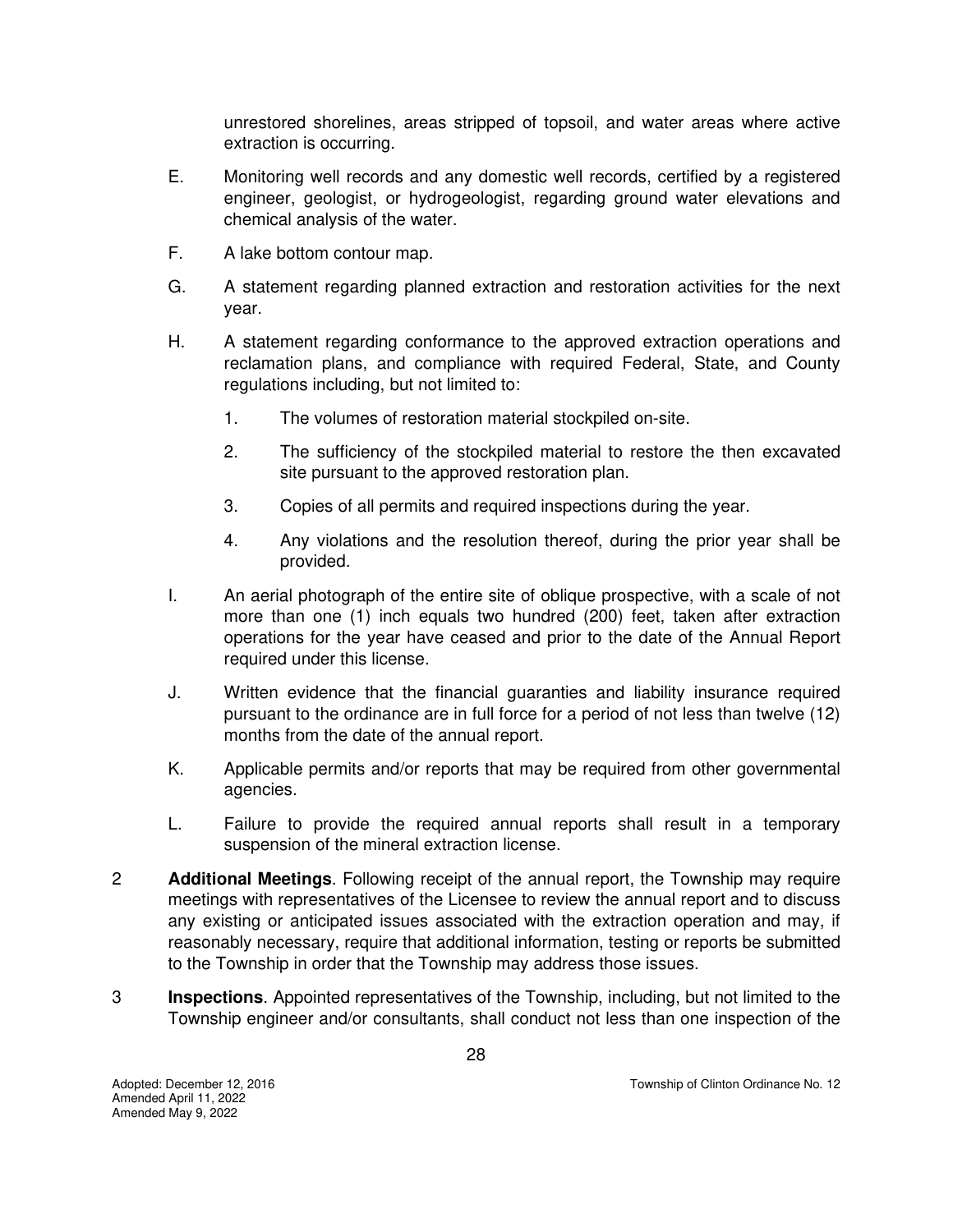site each year. A representative of the Licensee shall accompany the inspectors. The purpose of the inspection is to evaluate the operations in terms of the annual report and compliance with the approved license conditions. At the time of any inspections, the Township representatives may extract from the property samples of water, soil, and/or other material as may be necessary to perform the evaluation. A series of photographs will be taken to establish a historic record of activities and site changes over the life of the extraction operation. An inspection report shall be submitted to the Township and shall include:

- A. An evaluation of the annual report submitted by the extraction Licensee.
- B. An evaluation of the site and operations in terms of performance and compliance with the extraction license.
- C. Review of all monitoring well data in relation to the baseline water quality data and in regard to the general operation of the site.
- D. A determination of the amount of the reclamation security, based upon the amount of land disturbed and reclaimed.
- E. Photographs of the site.
- F. Recommendations, including a modified monitoring plan, reclamation plan, and/or inspections schedule.
- G. A request for such additional data as Township's representative reasonably deems necessary as the extraction area is increased or if the extraction lake is increased in depth.
- 4 **Township Board Inspection**. Inspection date(s) for Township officials to visit the extraction site shall be determined when the annual report is received.
- 5 **Escrow for Costs**. The Licensee shall deposit funds into the Operations Escrow account, as defined in Section 18, to be held by the Township to pay for the cost of the annual inspection and reviewing the report for compliance. The amount to be deposited into the Operations Escrow Account shall be established resolution of the Township Board as set forth in Section 18.

#### **SECTION 14. DURATION AND RENEWAL OF LICENSE**

- 1 **License Duration**. A license issued by the Township shall, unless renewed in the manner herein provided, expire one (1) year after the date of issuance.
- 2 **Automatic Renewal**. Except as otherwise provided for in Section 14.3 of this ordinance, the license shall automatically renew for an additional one (1) period if, at least twentyeight (28) days prior to the expiration of the current license, the Licensee: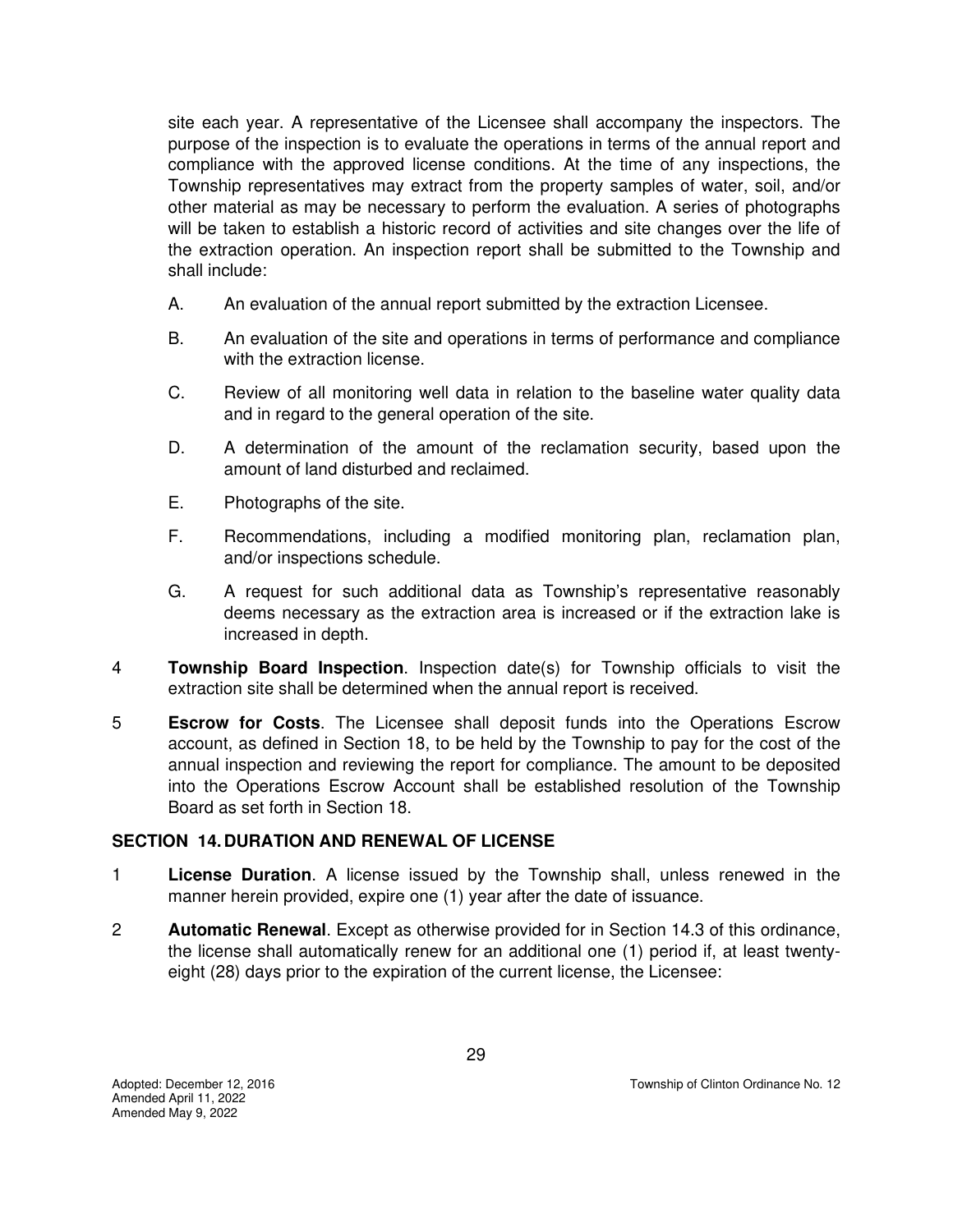- A. Files with the Township clerk a sworn affidavit certifying that there are no updates or changes to the information and plans contained in the extraction license application on file with the Township;
- B. The annual report required in Section 13 has been completed;
- C. The Licensee has paid all required fees and deposited all amounts required into the escrow accounts; and
- D. If the last inspection performed by the Township indicates that the Licensee is in compliance with the terms of the license and the provisions of this ordinance
- 3 **Non-automatic Renewal**. If the Licensee does not meet the requirements of Section 14.2 or if more than four years have passed since a public hearing was last held on the original application or a renewal application, automatic renewal will not be permitted and the Licensee must appear at a hearing before the Township Planning Commission seeking renewal of the license. In the event such a hearing is required, at least twentyeight (28) days prior to the hearing date, the Township shall notify the Licensee of the date for the hearing and provide to the Licensee a complete list of documents which the Licensee must supply to the Planning Commission at least fifteen (15) days prior to the date set for the hearing. The documents which the Township may require the Licensee to provide may include any or all of the following:
	- A. A current environmental impact study, prepared by a qualified professional or professional engineer, submitted to the Township, addressing impacts the operation has had on natural features, and flora and fauna, both on the site and adjacent lands, as well as any mitigation measures taken to eliminate or minimize these impacts.
	- B. Updates to the information and plans contained in the last extraction license Application. The plans must include mining, reclamation, and erosion control drawings.
	- C. Report on the proposed extraction and reclamation activity for the next five (5) years, including any requested modifications to the original plans.

#### 4 **Review Process**.

- A. At the hearing for renewal, the Planning Commission shall undertake the following activities to determine whether or not to recommend renewal of the extraction license:
	- 1. Conduct a public hearing to hear public comments on the past performance and continuation of the extraction operation.
		- a. The Township clerk shall give notice of the hearing to the owners of all property within five hundred (500) feet of the subject property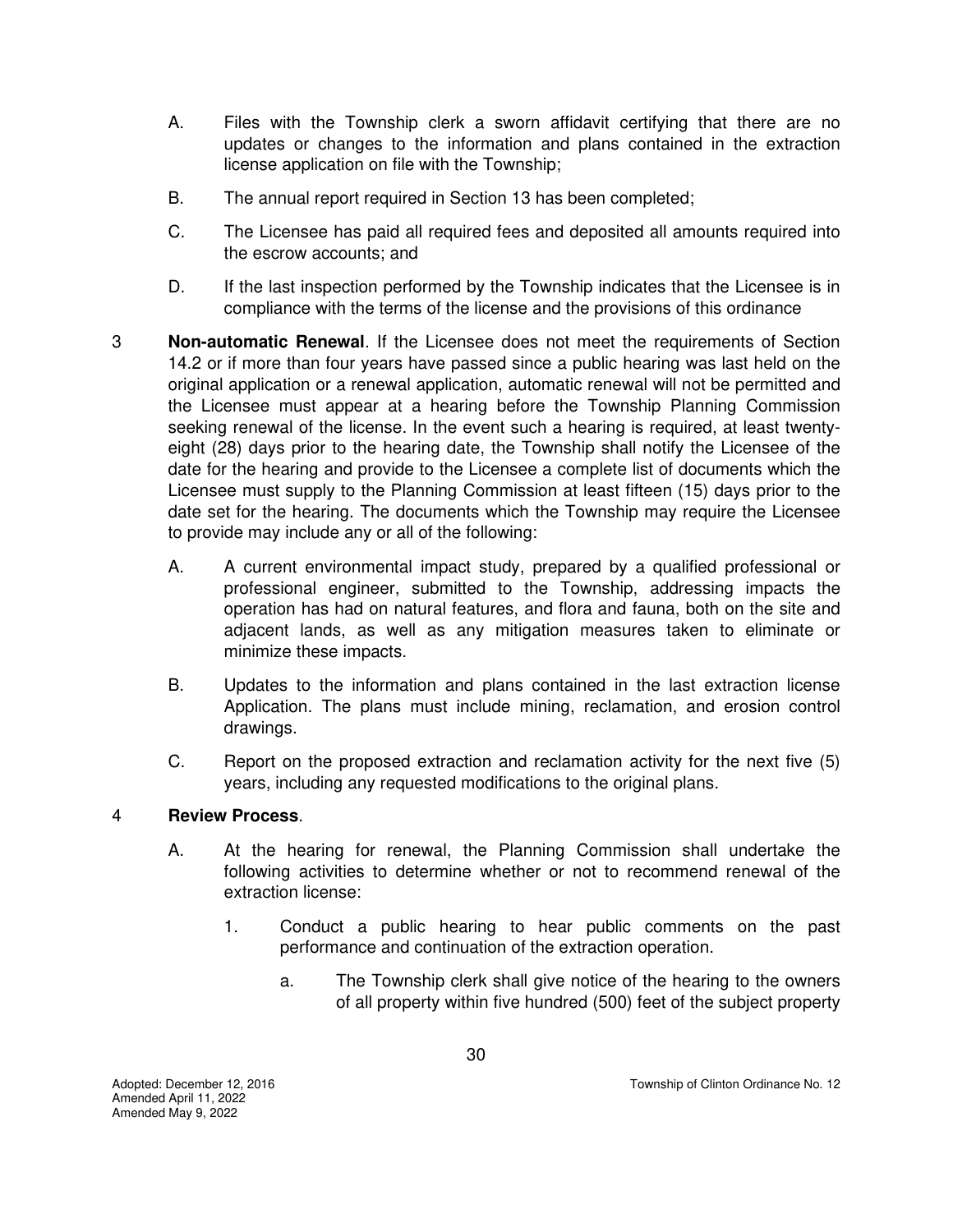by first class mail or hand delivery. The notice shall be mailed not later than fifteen (15) days prior to the hearing.

- b. The notice shall be published in a newspaper(s) of general circulation in the Township at least fifteen (15) days prior to the hearing.
- c. Any party may appear and comment at the hearing in person, by agent, or by attorney.
- B. Review the Licensee's annual reports and the inspection reports received during the term.
	- 1. Review the application for renewal of license.
	- 2. Recommend to the Township Board renewal of the license, adoption of additional conditions for the renewal of the license, or denial of renewal.
	- 3. Following the vote of the Planning Commission recommending approval, approval with conditions or denial of a mineral extraction license the Planning Commission's findings and all supporting documents in its possession shall be transmitted to the Clinton Township Clerk within fifteen (15) days of its decision.
- C. Within twenty-eight (28) days after receipt of the findings and supporting documents from the Planning Commission, the Township Board shall conduct a detailed review of the application, all supporting documents and the recommendation of the Planning Commission. The Township Board shall thereafter vote to renew the license, renew with additional conditions or deny the application for renewal.
- 5 **Standards for Renewal**. In reviewing the application for renewal the Planning Commission and Township Board shall consider:
	- A. The standards applicable to an original license application review, as outlined in Section 8.
	- B. Documented negative impacts of the extraction operation on the environment and in relation to the health, safety, and welfare of the community.
	- C. Licensee's compliance with the previous approved extraction license, particularly in regard to required environmental monitoring or the required reclamation.
- 6 **Temporary Extension of License**. If during the pendency of any renewal proceedings, the Licensee's license shall have expired, the Licensee may continue to operate under the expired license until such time as the Township Board has rendered its decision on the renewal application.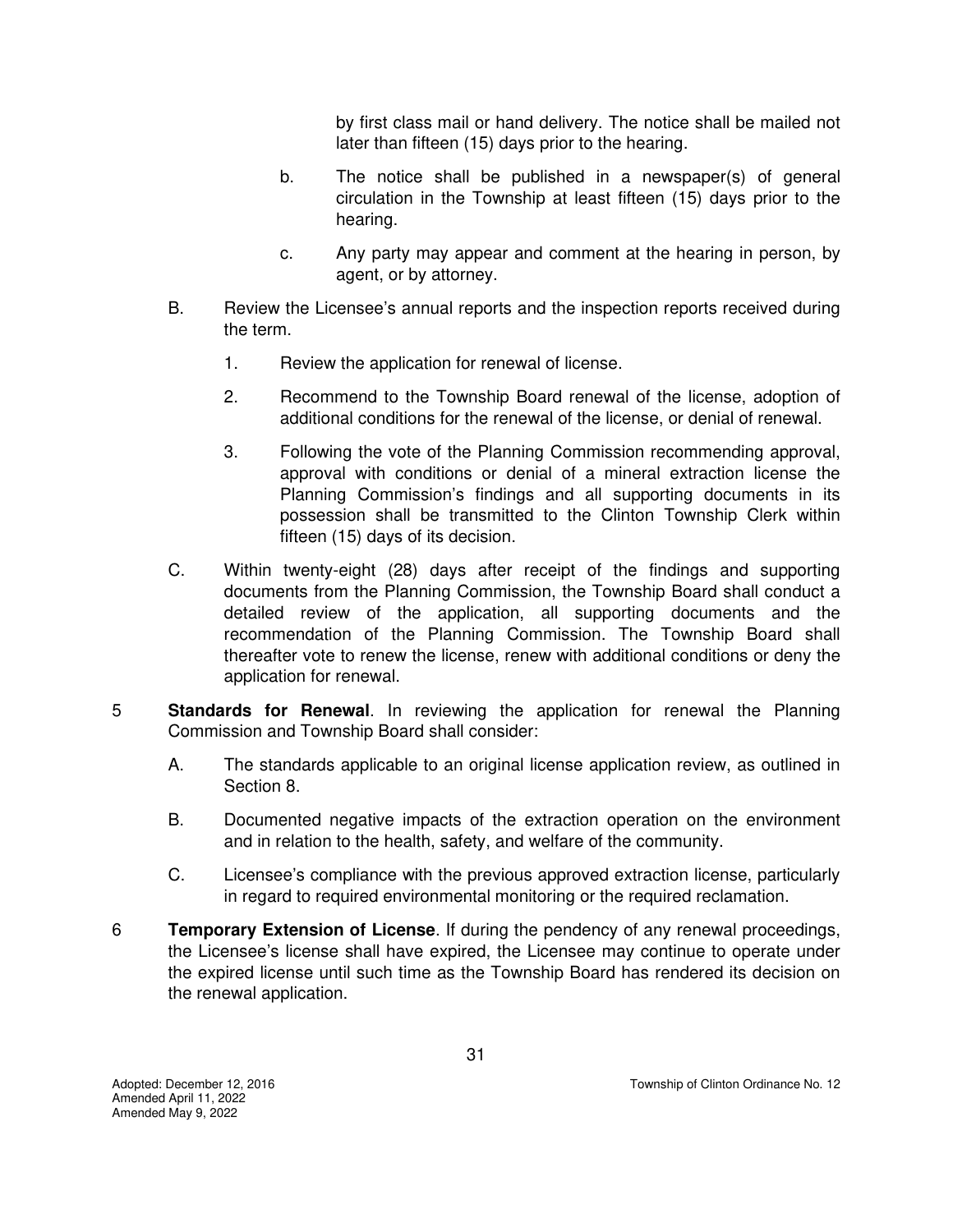7 **Escrow for Renewal.** Subject to the provisions of Section 18 of this ordinance, at such time as the renewal application is submitted to the Township, the Licensee shall be liable for all reasonable costs incurred by the Township in reviewing the application for the mineral extraction license. The Licensee shall deposit with the Township an amount to be determined by resolution of the Township Board to cover such costs as are identified in Section 18.

# **SECTION 15. VARIANCE**

- 1 **Authority to Grant Variance**. When there are practical difficulties in the way of carrying out the strict letter of this ordinance, the Township Board shall have the power to vary or modify the provisions of this ordinance, in accordance with this section. The intent and purpose of the ordinance shall be observed, public safety secured, and substantial justice done.
- 2 **Application for Variance**. Any Licensee may apply for a variance from any provision of the ordinance by filing an application for variance with the Township clerk and paying a variance application review fee as determined by resolution of the Township Board.
- 3 **Costs**. In addition to the variance review fee, the Licensees shall pay the costs of reviewing the variance. Such costs shall be in an amount equal to the Township's actual expenses incurred for reviewing, including but not necessarily limited to the cost of:
	- A. Township Board meetings;
	- B. Special meetings;
	- C. Attorney fees;
	- D. Reports and review by the Township's experts and/or consultants; and
	- E. Additional notices of public hearing.
- 4 **Hearing on Variance**. The Township shall hold a public hearing upon such variance application within forty-two (42) days from its filing.
	- A. The Township clerk shall give notice of the hearing to the owners of all property within two thousand (2,000) feet of the subject property. The notice shall be mailed to each such party by first class mail, or hand delivered.
	- B. The notice shall be published in a newspaper(s) of general circulation in the Township not later than ten (10) days prior to the hearing.
	- C. Any party may appear and comment at the hearing in person, by agent, or by attorney.
	- D. The Township shall keep a record of said hearing and shall render a written decision not later than the next regular Township Board meeting, or twenty-eight (28) days after the hearing date, whichever is greater.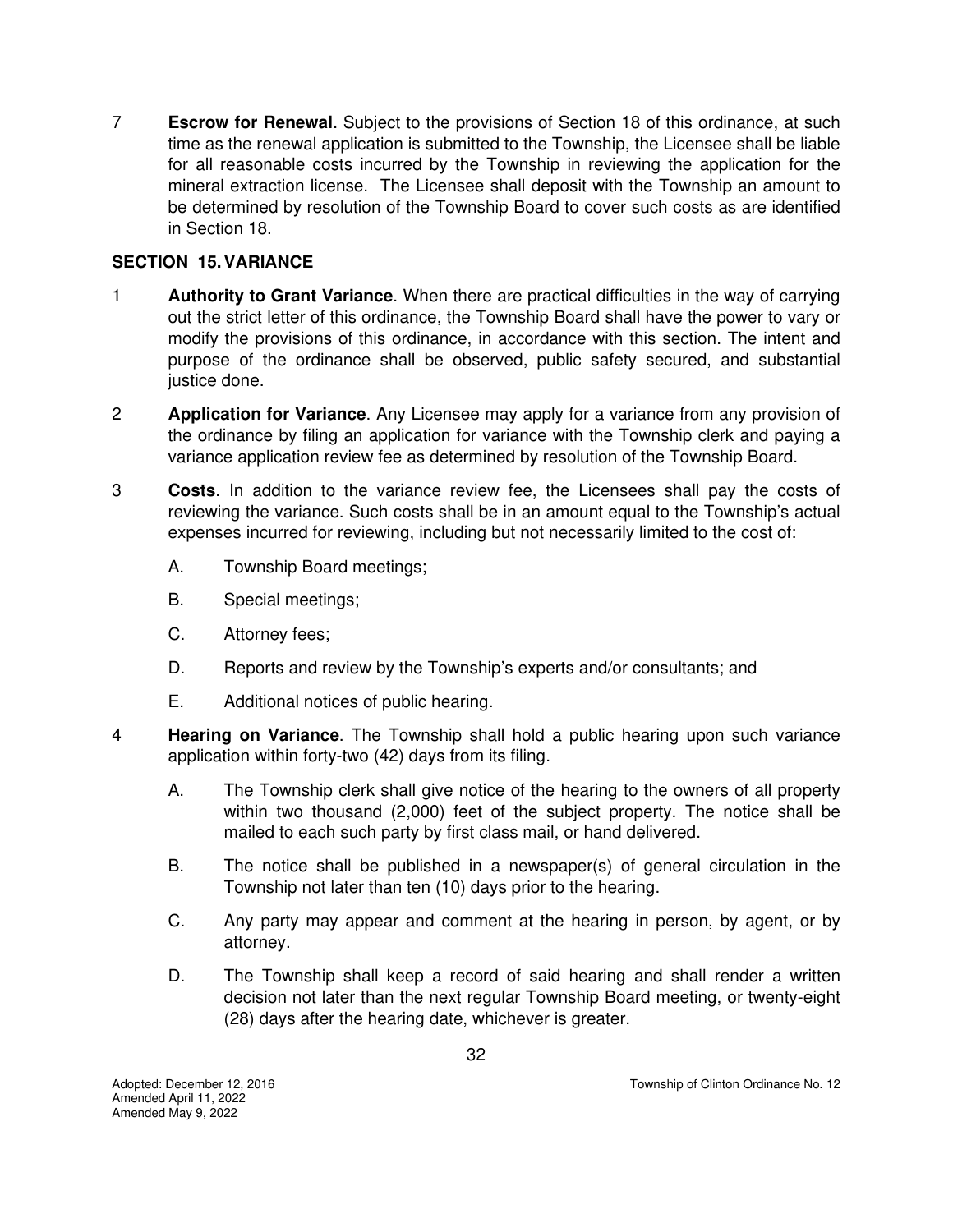- E. The Township Board may attach reasonable conditions in granting the variance from any provision of the ordinance to insure that the standards and intent of the ordinance are met.
- F. Violation of conditions shall be considered a violation of this ordinance and shall be subject to the penalties stated in Sections 18 and 19.

# **SECTION 16. COMPLIANCE WITH FUTURE AMENDMENTS TO ORDINANCE**

Any Licensee shall be required to comply with the provisions of any future amendments to this ordinance and the extraction license agreement shall contain a provision to that effect.

#### **SECTION 17. AMENDMENT TO LICENSE**

- 1 **License Amendments**. Clinton Township recognizes that changes or variations from a mineral extraction license may be needed once a licensed project begins due to the nature of the materials, unexpected variations in the topographical features, equipment restraints or other physical considerations. The Licensee may present proposed changes to the mining plan and/or reclamation plan to the Township Board for approval without applying for a new license.
- 2 **Submission on Proposed Amendments**. The proposal for amending a license requires the submission of the proposed changes to the Township and shall include the following:
	- A. The existing license and supporting documents.
	- B. The nature and reasons for the change including any supporting documents that justify the changes.
	- C. A set of amended plans from those originally approved with the mineral extraction license.
	- D. An amendment fee, as determined by resolution of the Township Board, to cover costs incurred by the Township for such review.
- 3 **Hearing on Proposed Amendments**. The Township shall hold a public hearing upon such amendment application within twenty-eight (28) days from its filing.
	- A. The Township clerk shall give notice of the hearing to the owners of all property within two thousand (2,000) feet of the subject property. The notice shall be mailed to each such party by first class mail, or hand delivered.
	- B. The notice shall be published in a newspaper(s) of general circulation in the Township not later than seven (7) days prior to the hearing.
	- C. Any party may appear and comment at the hearing in person, by agent, or by attorney.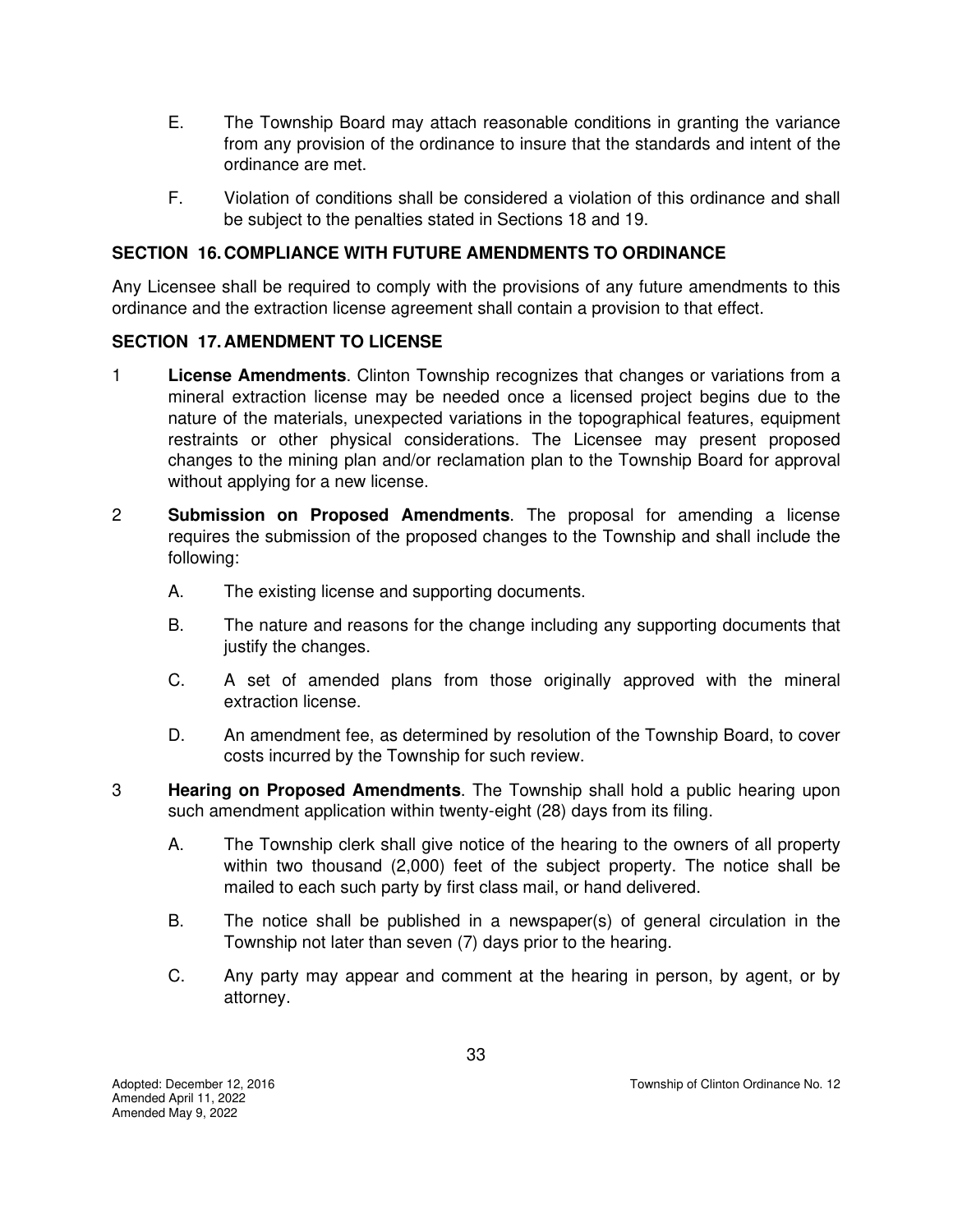- D. The Township shall keep a record of said hearing and shall render a written decision not later than the next regular Township Board meeting, or fifteen (15) days after the hearing date, whichever is greater.
- E. The Township Board may attach reasonable conditions in granting the amendment to insure that the standards and intent of the ordinance are met.
- F. Violation of conditions shall be considered a violation of this ordinance and shall be subject to the penalties stated in Sections 18 and 19.
- 4 **Authority of Township Board**. Once an amendment submission is made to the Township Board and determined to be complete, the Township Board shall, within the time permitted:
	- A. Approve the amendment based on the following findings:
		- 1. The Licensee can comply with this ordinance.
		- 2. The operation will not adversely affect the health, safety, and welfare of the residents of the Township.
		- 3. The site will be restored so it is safe and harmonious with the surrounding land uses.
		- 4. The proposed operation will not adversely affect the water table, water quality, or water supply of any surrounding land.
		- 5. The use proposed in the reclamation plan is acceptable to the Township Board, based upon the Board's review of the Township zoning ordinance, Township master plan, surrounding land uses and site characteristics.
	- B. Approve the amendment with conditions.
	- C. Deny the amendment based on one or more of the following findings that the Licensee has failed to demonstrate that:
		- 1. The Licensee can comply with this ordinance.
		- 2. The operation will not adversely affect the health, safety, and welfare of the residents of the Township.
		- 3. The site will be restored so it is safe and harmonious with the surrounding land uses.
		- 4. The proposed operation will not adversely affect the water table, water quality, or water supply of any surrounding land.
		- 5. The use proposed in the reclamation plan is acceptable based upon the Board's review of the Township zoning ordinance, Township Master Plan, surrounding land uses and site characteristics.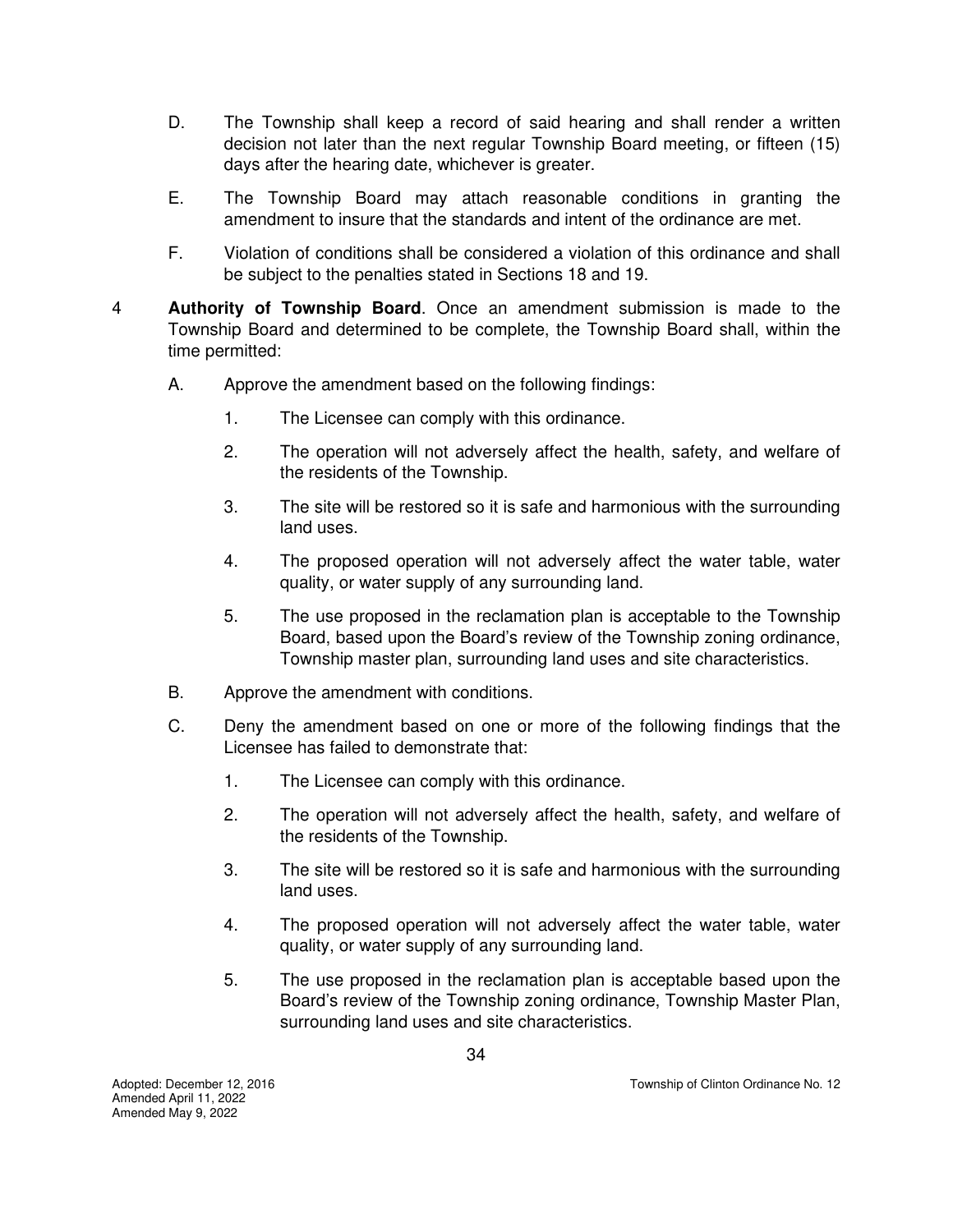- D. Extend the period of review for an additional twenty-eight (28) days or to the next scheduled Township Board meeting based on a written determination that additional review is needed. Any revised documents must be submitted two weeks prior to any meeting for review.
- E. A license amendment proposal denied by the Township Board may not be reapplied for, whether the same or modified, for a period of twelve (12) months from the date of denial.

# **SECTION 18. ESCROW ACCOUNTS**

#### 1 **Escrow for Application and Renewal.**

- A. At the of the filing of the application of a license or the application for renewal, the Licensee shall deposit into an escrow account with the Township an amount, to be set by resolution of the Township Board, to cover the actual reasonable expenses incurred by the Township in reviewing and/or relating to the original application or any renewal thereof, including but not necessarily limited to the cost of:
	- 1. Planning Commission meetings;
	- 2. Special meetings of either the Planning Commission;
	- 3. Attorney fees;
	- 4. Reports and review by the Township's experts and/or consultants; and
	- 5. Additional notices of public hearing.
- B. If the amount deposited in escrow is insufficient to cover such costs, the Licensee shall upon written request pay the Township for any deficiencies in the escrow account. Any amounts deposited but not used by the Township shall be returned to the Licensee.

#### 2 **Operations Escrow for Reviews and Inspections.**

- A. Separate and distinct from any escrow established for the issuance or renewal of a license, the Township Board shall by resolution establish an amount that the Licensee must deposit into an Operations Escrow to cover the actual reasonable expenses incurred by the Township in reviewing the annual inspection report and for all reasonable costs and expenses incurred by the Township for other inspections and/or monitoring, for reviews to determine compliance and for enforcement including but not necessarily limited to the cost of:
	- 1. Planning Commission meetings
	- 2. Attorney fees.
	- 3. Consultants and experts fees and expenses.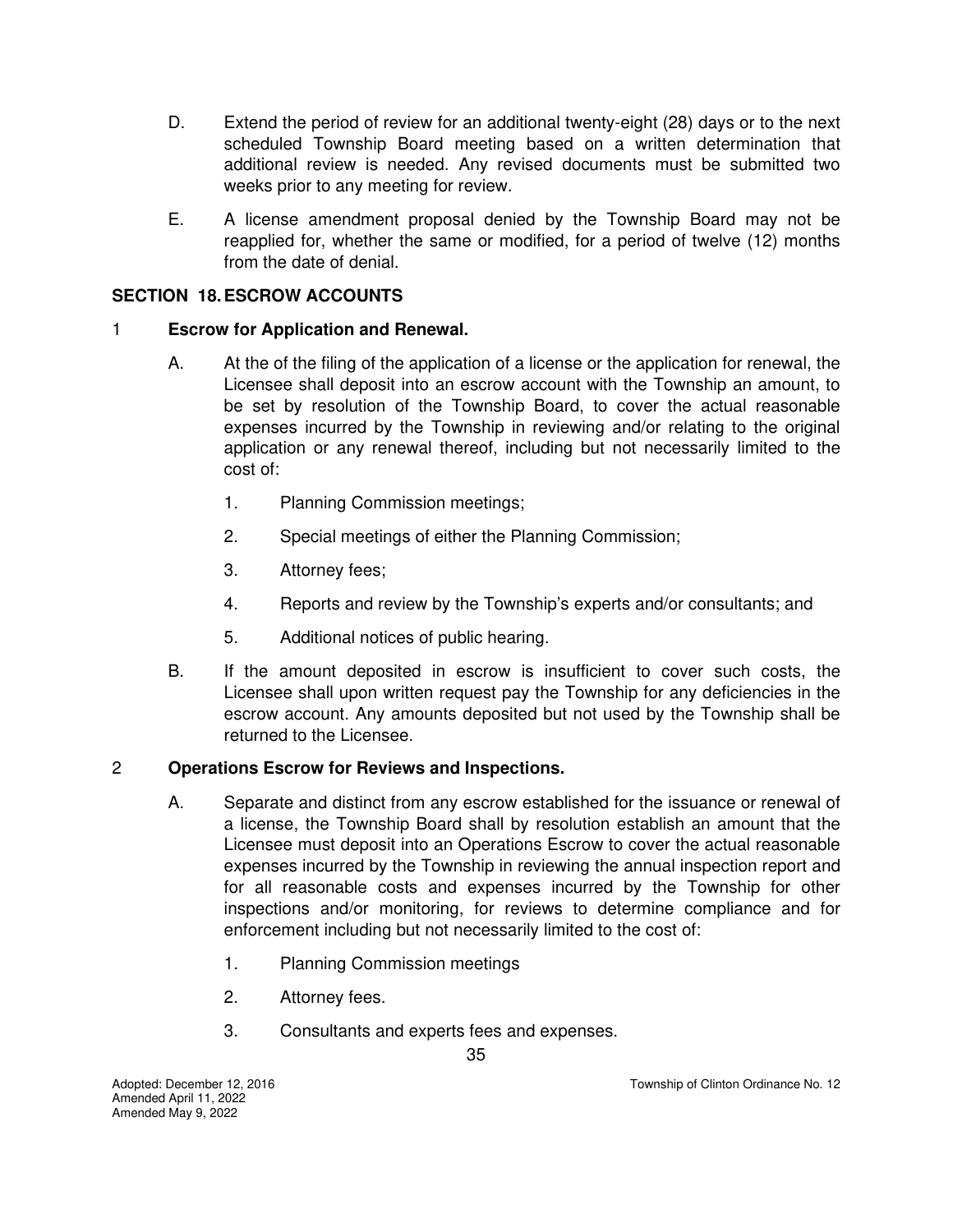- 4. Additional notices of public hearing.
- B. At such time as the amount in the Operations Escrow falls below 50% of the amount set by resolution of the Township Board, the Licensee shall replenish the account.
- C. When the Licensee has ceased all mineral extraction operations and the land has been reclaimed pursuant to the approved reclamation plan, any amounts remaining in the Operations Escrow shall be returned to the Licensee.

# **SECTION 19. REVOCATION OR SUSPENSION**

- 1 **Justification**. Any violation of this ordinance or a license given pursuant to it, shall justify revocation of the license, provided that the Township gives the Licensee seven (7) days to correct the violation, (unless the violation is of such nature that it cannot be cured within seven (7) days in which event the Licensee shall be given a reasonable period of time to cure). Failure on the part of the Licensee to correct the reported violation within seven (7) days (or within the time otherwise permitted) after such demand is made shall entitle the Township, in its discretion, to:
	- A. Revoke the license and demand that all activities cease; and
	- B. Require the restoration to be done and completed as provided for in this ordinance.
- 2 **Temporary Suspension**. The Township supervisor, in the case of a violation of this ordinance, may temporarily suspend a license issued under this ordinance for up to twenty-eight (28) days where the public health, safety, or welfare may be affected.
- 3 **Appeal of License Action**. A revocation or suspension of license may be appealed to the Lenawee County Circuit Court if a hearing is requested within twenty-eight (28) days of the issuance of a notice of revocation or suspension. That Circuit Court shall have authority to affirm or reverse the cancellation or suspension. It may also order a temporary suspension until violations are corrected.

#### **SECTION 20. VIOLATIONS AND PENALTIES**

- 1 **Civil Infraction**. Any person violating any provision of this ordinance shall be deemed responsible for a civil infraction. Each day an operation is carried on in violation of the ordinance shall be considered a separate infraction. Fines and costs shall be imposed as set forth in the Section 6 of the Clinton Township Municipal Civil Infractions Ordinance, plus the costs of prosecution.
- 2 **Nuisance Per Se**. In addition to the foregoing, any violation of this ordinance shall be deemed a nuisance per se, permitting the Township Board, its officers, agents or any private citizen to take such action in any Court of competent jurisdiction to cause the abatement of such nuisance, including injunctive relief.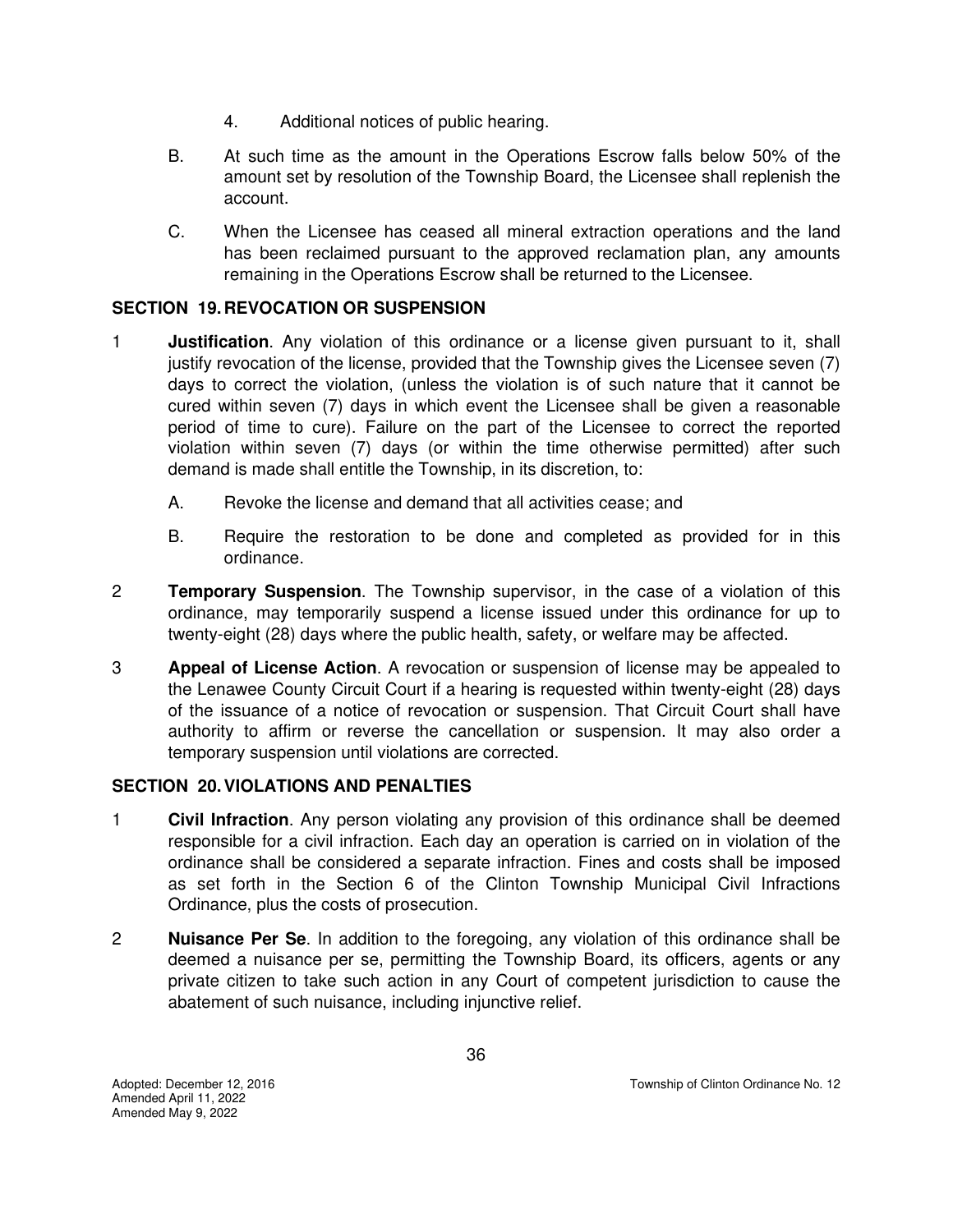- 3 **Discretion of Township**. The penalties provided for in this section are cumulative and the Township may, in its sole discretion, elect to charge an alleged violator with a civil infraction violation and/or seek such equitable relief to abate a nuisance resulting from a violation of this ordinance.
- 4 **Costs of Enforcement**. In addition to the above remedies, if the Licensee is determined to be in violation of this ordinance or the license, the Licensee shall be liable for all reasonable costs incurred by the Township in the course of any enforcement action. Such costs shall be paid for out the Operations Escrow described in Section 18 of this ordinance.

## **SECTION 21. APPEAL**

- 1 **Right to Appeal**. Any Licensee or affected property owner may appeal a decision of the Township Board under this ordinance to the Circuit Court for Lenawee County.
- 2 **Time for Appeal**. The time for taking an appeal from any decision of the Township Board shall be within twenty-one (21) days of the date of the decision which is being appealed.
- 3 **Permissible Findings**. Based on facts presented at an appeal, the Circuit Court may make findings regarding the decision which is the subject of appeal;
	- A. Affirm the decision of the Township Board.
	- B. Reverse the decision of the Township Board.
	- C. Remand the matter to the Township Board for additional findings and/or redetermination.

# **SECTION 22. FINANCIAL GUARANTY AND LIABILITY INSURANCE**

- 1 **Surety Bond, Irrevocable Letter of Credit, or Security Deposit. The** Licensee must provide and maintain a surety bond, cash bond or irrevocable letter of credit in satisfactory form approved by the Township attorney, sufficient to guarantee restoration of the site. In fixing the amount of such surety bond, the following factors shall be taken into account:
	- A. The size and scope of the proposed excavation.
	- B. The estimated cost of rehabilitating the premises upon default of the operator, as recommended by the Township engineer and/or consultant designated by the Township.
	- C. Estimated expenses to compel operator to comply by court decree.
	- D. Other factors and conditions as might be relevant in determining the sum reasonable in the light of all facts and circumstances surrounding each application.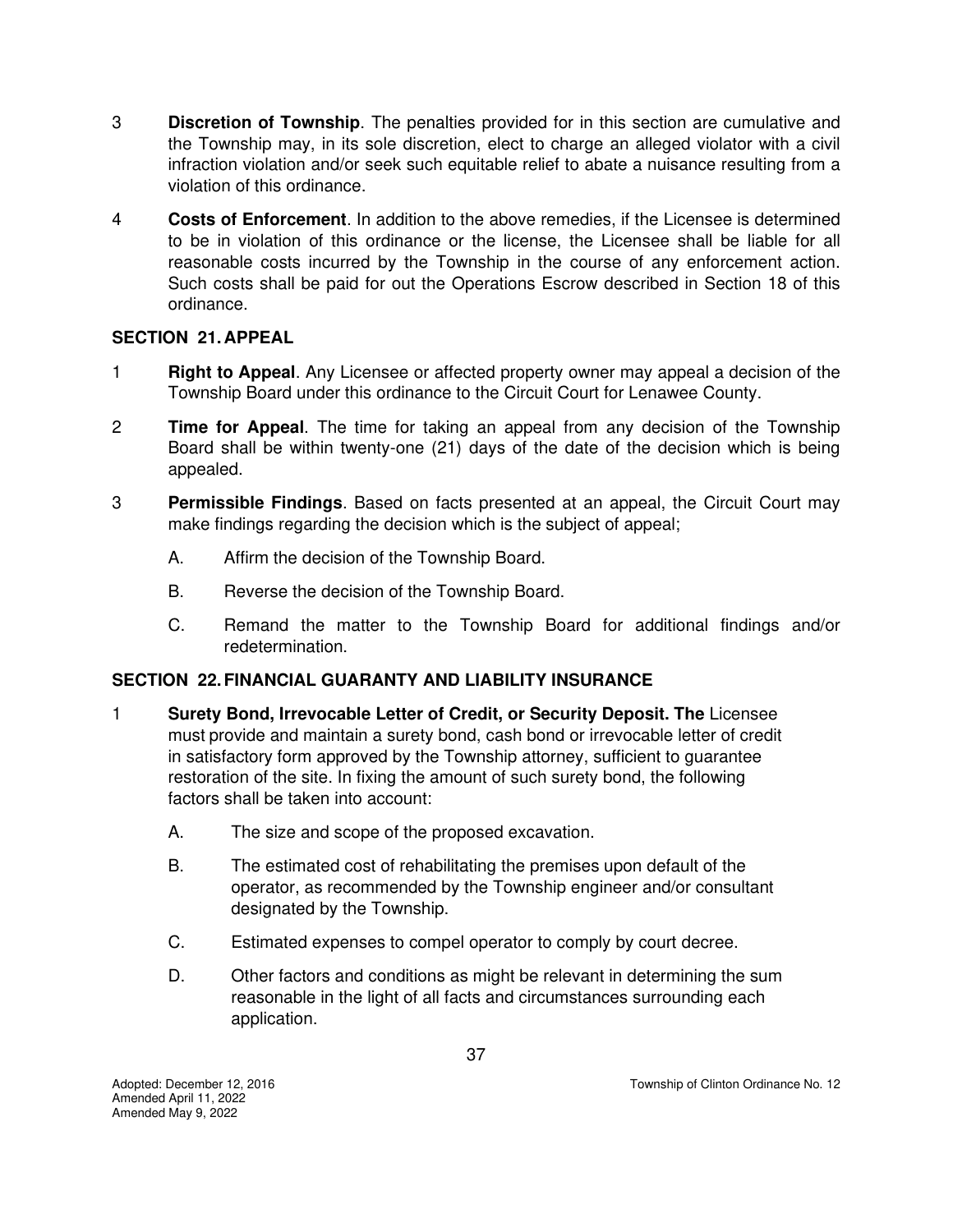- 2 **Liability Insurance.** The Licensee shall at all times procure and maintain at the Licensee's expense a liability insurance policy of not less than \$5,000,000 per incident for all liability claims arising out of the site. The certificate of insurance shall provide that the Township must be given thirty (30) days prior written notice of cancellation of insurance. In case of cancellation, the license shall be suspended.
- 3 **Indemnification.** The Licensee shall hold the Township harmless against all claims by third parties for damage or costs arising out of, resulting from, or related to mineral extraction, processing and reclamation on the site property or incurred in the development of the site property. The Licensee shall indemnify the Township for all costs, damages, or expenses incurred by the Township arising from such claims, including attorneys' fees.

# **SECTION 23. SEVERABILITY**

It is the intention that if any portion of this ordinance is found, for any reason, to be invalid, the remainder of the ordinance shall remain in effect.

## **SECTION 24. RELATIONSHIP TO OTHER LAWS**

- 1 **More Restrictive Provisions Apply**. Whenever regulations or restrictions imposed by this ordinance are either more or less restrictive than regulations or restrictions imposed by this or any other governmental authority through legislation, rule or regulation, the regulations, rules or restrictions which are more restrictive or which impose higher standards or requirements shall govern.
- 2 **Resolution of Conflict**. Wherever there is a conflict in determining which is the more restrictive or imposes the higher standard, the standards of this regulatory ordinance shall govern.
- 3 **No Violation of Other Laws**. Regardless of any other provision of this ordinance, no land shall be used and no structure erected or maintained in violation of any federal, state, or county environmental protection laws or regulations.

## **SECTION 25. REPEALER**

All ordinances or parts of ordinances in conflict with this ordinance are hereby repealed.